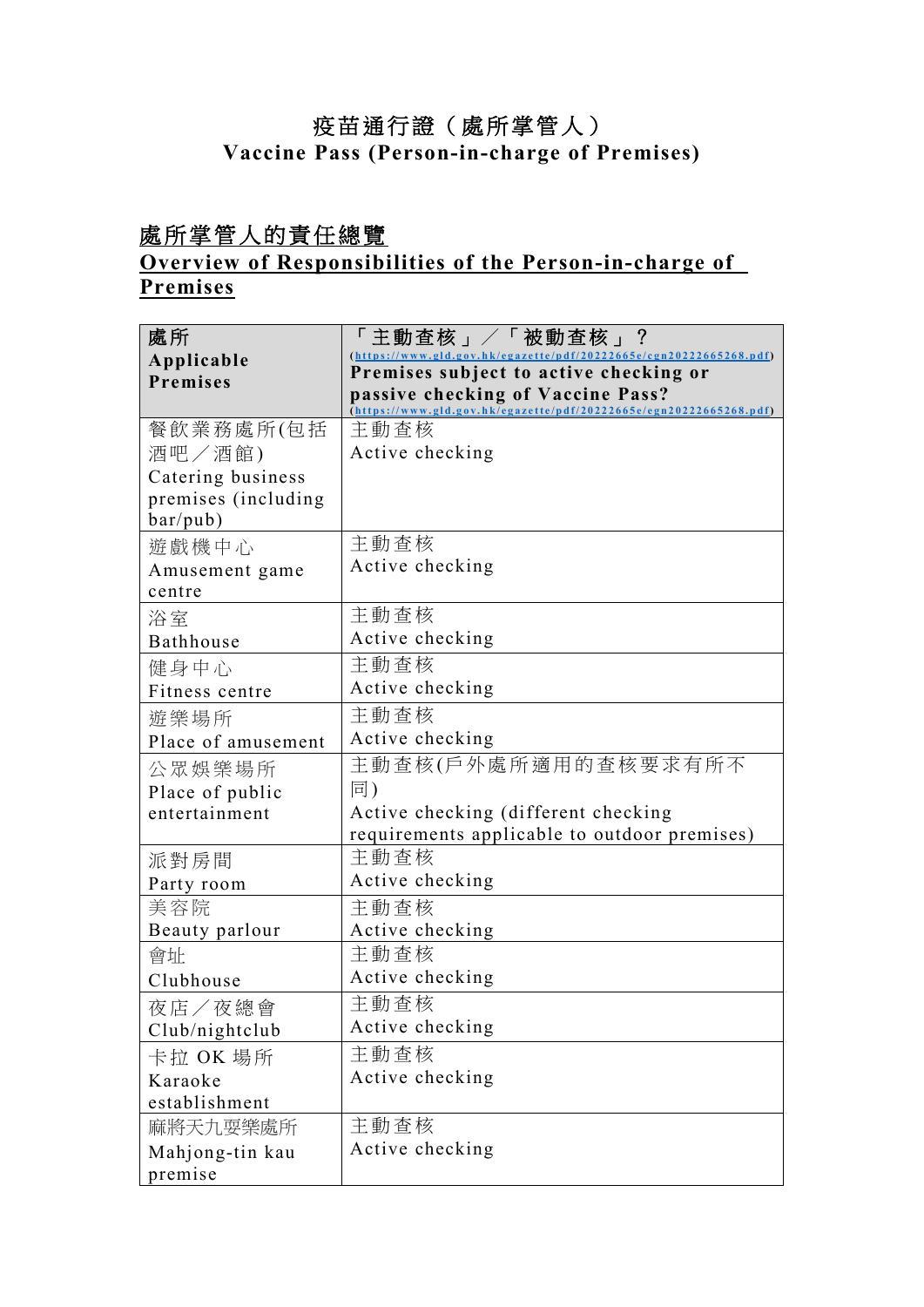| 按摩院                | 主動查核                                         |
|--------------------|----------------------------------------------|
| Massage            | Active checking                              |
| establishment      |                                              |
| 體育處所               | 主動查核(戶外處所適用的查核要求有所不                          |
| Sports premises    | 同)                                           |
|                    | Active checking (different checking          |
|                    | requirements applicable to outdoor premises) |
| 泳池                 | 主動查核                                         |
| Swimming pool      | Active checking                              |
| 郵輪                 | 主動查核                                         |
| Cruise ship        | Active checking                              |
| 活動場所               | 主動查核(戶外處所適用的查核要求有所不                          |
| Event premises     | 同)                                           |
|                    | Active checking (different checking          |
|                    | requirements applicable to outdoor premises) |
| 理髮店/髮型屋            | 主動查核                                         |
| Hair salon/barber  | Active checking                              |
| shop               |                                              |
| 宗教處所               | 主動查核                                         |
| Religious premises | Active checking                              |
| 商場                 | 被動查核                                         |
| Shopping mall      | Passive checking                             |
| 百貨公司               | 被動查核                                         |
| Department store   | Passive checking                             |
| 街市/市集              | 被動查核                                         |
| Market             | Passive checking                             |
| 超級市場               | 被動查核                                         |
| Supermarket        | Passive checking                             |
| 酒店/賓館              | 顧客無需持有「疫苗通行證」入住                              |
| Hotel/guesthouse   | No vaccination requirement for customers     |
|                    | checking-in the hotel/guesthouse             |

## 常見問題 **Frequently Asked Questions**

(一)定義及適用範圍

(1) Interpretation and Applicable Area

- 問 **1** 在第 **599F** 章下,商場與商鋪之定義及分別為何?
- **Q 1 What are the definitions and differences between shopping malls and stores under Cap. 599F?**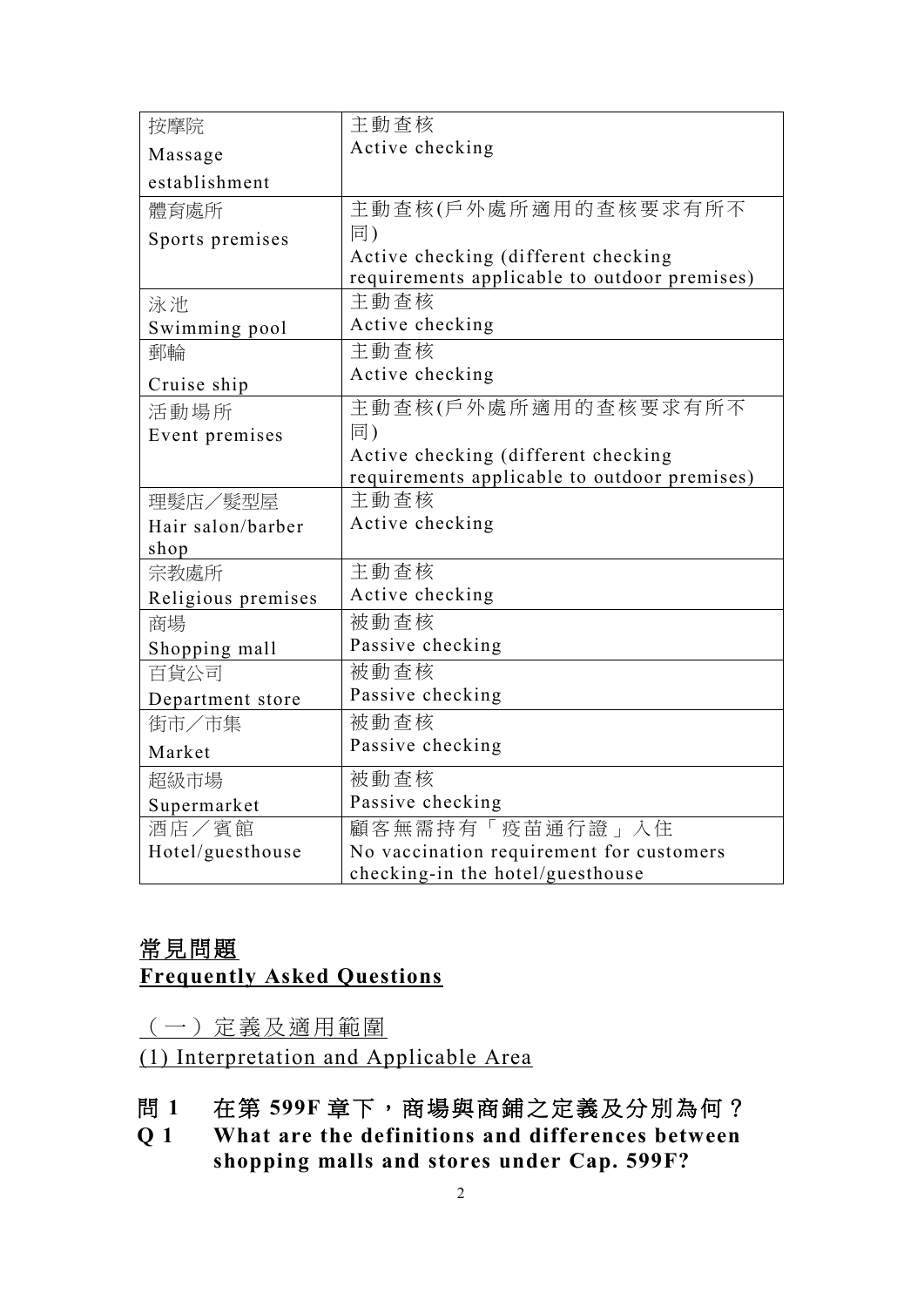答 1 A 1 商場(shopping malls)指容納多種類商店(一般包 括食肆)的任何室內購物場所(可位於單幢建築物 內或位於以通道連接的多於一幢建築物內)。商鋪 (stores)則指單一間的店鋪。

> "Shopping malls" means any indoor shopping area with a variety of shops (usually including restaurants). It can be housed in a single building or in buildings connected by one or more passageways. "Stores" means a single individual shop.

問 **2** 一些商場連接著前往其他空間/地方的通道,例如

- **Q 2** 商場連接通道供前往住宅或寫字樓、公眾停車場, 或其他地方等。假如市民只是經過商場及連接著商 場的通道前往其他地方,是否也須符合「疫苗通行 證」的要求及使用「安心出行」? **Some passageways are connected to shopping malls leading to other spaces/places, such as residential buildings or office buildings, public car parks or other places etc. If a person only passes through shopping mall(s) and the passageway(s) connected to that shopping mall(s) for going to other places, must he/she also comply with the requirements on Vaccine Pass and the use of "LeaveHomeSafe"?**
- 答 2 A 2 假如市民只是經過商場往返其居住、工作、就學地 點、停車場或公共交通工具上落客點,或使用連接 商場的通道往返以上地方,而沒有使用該商場的設 施或服務或沒有到訪商場內的店鋪,則毋須符合 「疫苗通行證」及使用「安心出行」的要求。

If a person only passes through a shopping mall for accessing his/her residence, workplace, education, car parks or pick-up and drop-off points of public transport, or uses the passageway connecting with the shopping mall for accessing places mentioned above, and does not use the facilities/services of the shopping mall or visit any shops in the shopping mall, then he/she needs not comply with the requirements of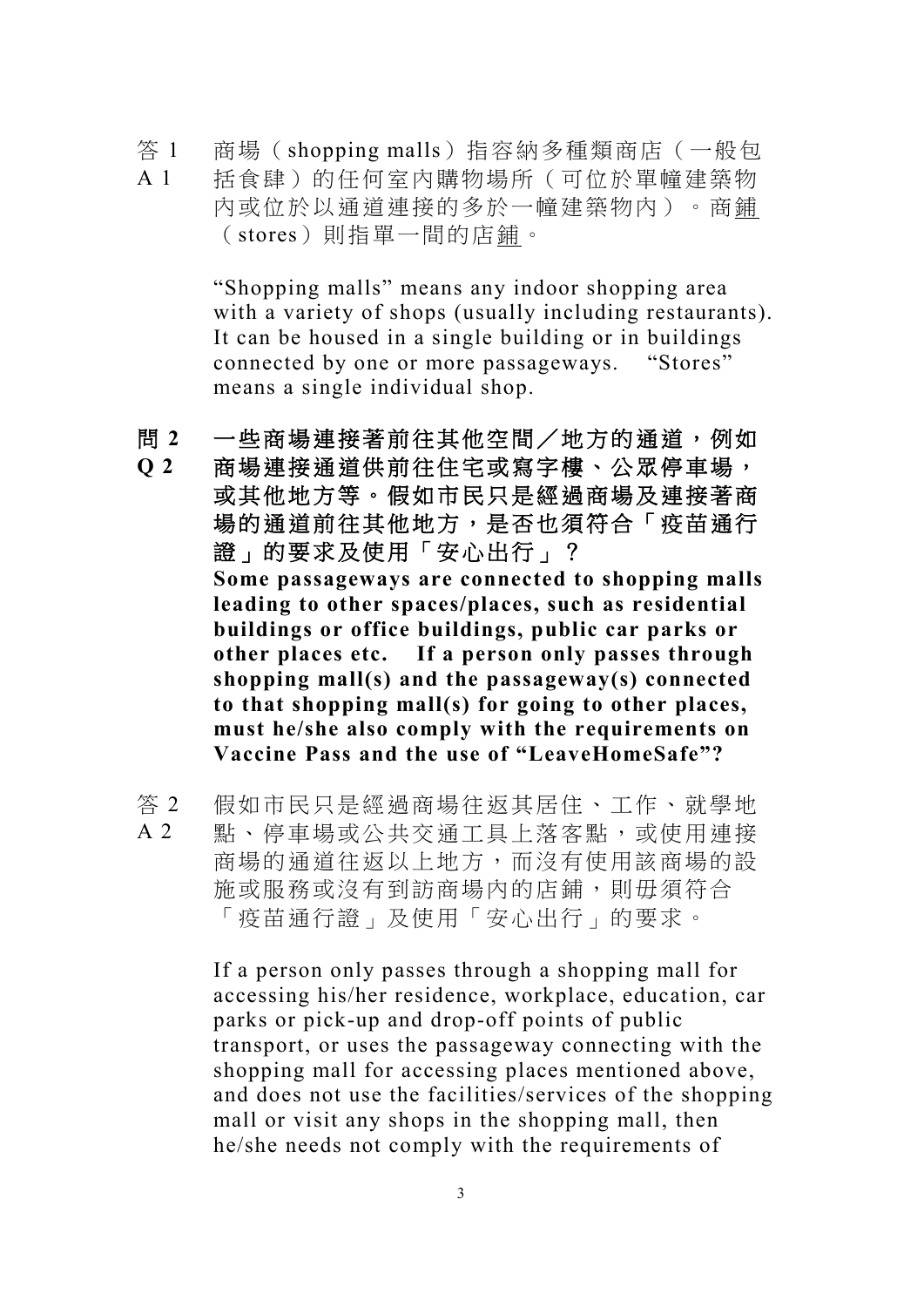Vaccine Pass and using "LeaveHomeSafe".

- 問 **3** 部份商場管轄範圍設有戶外公園,商場的室外部份
- **Q 3** 是否不需要採取相關措施? **Some shopping malls have outdoor parks. Is there a need for the outdoor part of shopping malls to adopt the relevant measures?**
- 答 3 只就在商場範圍內的室外部分而言,倘若顧客/訪
- A 3 客在未有進入室內部分的情況下進入有關室外部 分,毋須採取相關措施。然而,顧客/訪客在進入 商場室內部分時須符合「疫苗通行證」要求。

然而,有關「安心出行」的要求適用於整個商場範 圍,即包括室內及室外部分。

Only in respect of the outdoor part(s) located within the shopping mall area, if a customer/visitor enters the relevant outdoor part(s) without entering the indoor part(s), then he/she needs not adopt the relevant measures. However, a customer/visitor must comply with the Vaccine Pass requirements when entering the indoor part(s) of a shopping mall.

Nonetheless, the requirements relating to "LeaveHomeSafe" apply to the entire shopping mall area (viz. including both indoor and outdoor part(s)).

#### 問 **4** 在第 **599F** 章下,如何分辨百貨公司及商場?

### **Q 4 Under Cap. 599F, how can one differentiate between department stores and shopping malls?**

答 4 百貨公司分為不同部門售賣多種類貨品,例如男女

A 4 服裝、家具、電器及金屬製品。商場則分為不同的 獨立店鋪售賣多種類貨品。但不論個別處所為百貨 公司或商場,就「疫苗通行證」及使用「安心出 行」的要求均為一致的。

Department stores sell a wide variety of goods, such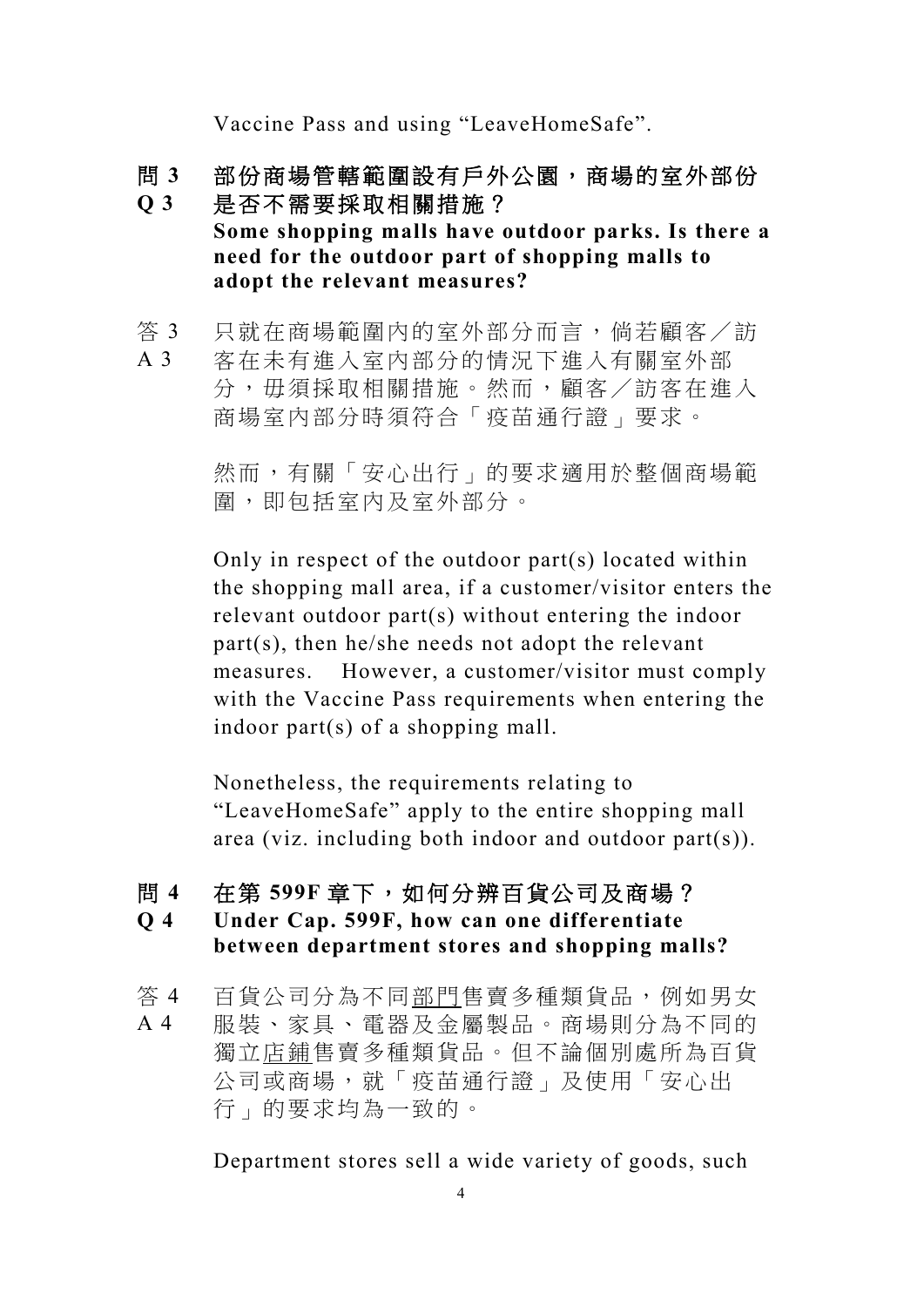as men's and women's clothing, furniture, electrical appliances and hardware, in separate departments. Shopping malls consist of different individual shops selling a variety of goods. Regardless of whether a certain premises is a department store or a shopping mall, the requirements on Vaccine Pass and the use of "LeaveHomeSafe" are the same.

#### 問 **5** 超級市場的定義是什麼?

#### **Q 5 What is the definition of supermarkets?**

- 答 5 「超級市場」指有生鮮食品、並非生鮮食品的食
- A 5 物、飲料及家居用品售賣的自助商店。商店必須以 自助形式(包括容許顧客自行從貨架上拿取有關商 品)同時售賣上述商品,才會符合第 599F 章下「超 級市場」的定義。

"Supermarkets" means a self-service shop where fresh produce, food other than fresh produce, beverages and household goods are sold. Only shops selling the above products at the same time in a self-service mode (including allowing customers to take the relevant products from the shelf by themselves) would fall within the definition of "supermarkets" under Cap. 599F.

問 **6** 就位於表列處所內的一般零售店鋪,如商場內的店

**Q 6** 鋪,在其中工作的人是否可以獲豁免於新冠疫苗接 種要求? **For general retail stores located within scheduled premises such as stores located in shopping malls, are persons working in such stores exempted from the vaccination requirements?**

答 6 如果該等一般零售店並不屬於第 599F 章下的表列處

A 6 所,在該等店鋪工作的人毋須符合「疫苗通行證」 要求。一般而言,通過指明處所(例如商場)往返 工作地方屬合理辯解,相關員工可在沒有遵從接種 要求下進入/通過指明處所。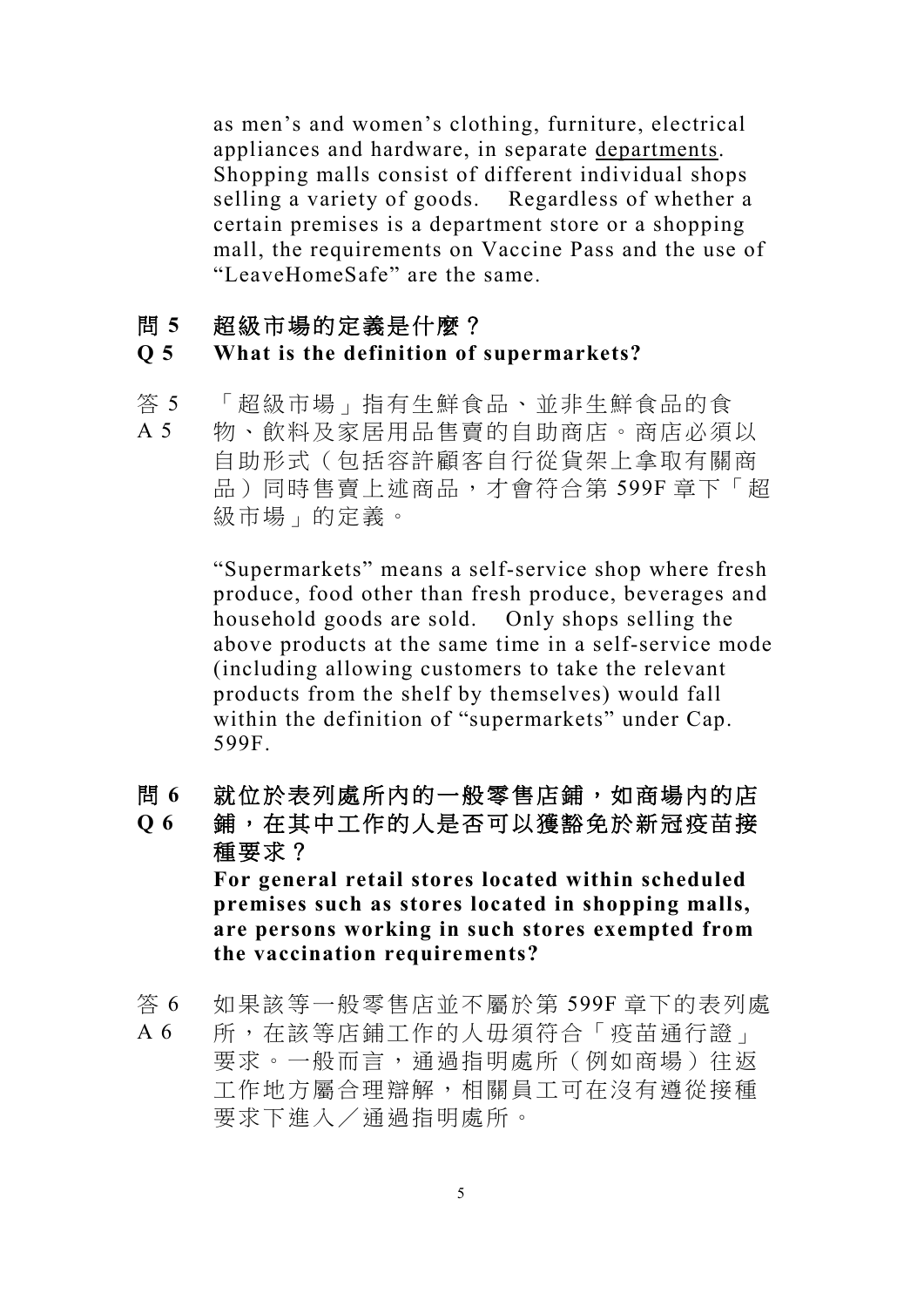If such general retail stores do not fall within the scope of scheduled premises under Cap. 599F, then persons working in such stores need not comply with the vaccination requirements. Generally speaking, passing through specified premises (e.g. shopping malls) for travelling to and from workplace is considered as reasonable excuse for relevant staff members to enter or pass through specified premises without complying with vaccination requirements.

### (二) 處所掌管人責任

(2) The Responsibilities of the Person-in-charge of Premises

問 **7** 請進一步釐清被動查核處所掌管人及保安員工在

**Q 7** 「疫苗通行證」下的法律責任,如物業管理公司的 職員發現有違規情況,是否有責任舉報/要求違規 人士離開? **Please further clarify the legal liabilities of the person-in-charge and the security staff of premises subject to passive checking under Vaccine Pass. If the staff of property management companies is aware of any violation, does he/she have any responsibility to report/require the relevant persons to leave?** 

答 7 詳情請參閱上文處所掌管人的責任總覽。如有需

A 7 要,他們需就處所顧客或使用者遵守有關規定的情 況配合獲授權人員於處所內的執法行動。

> For details, please refer to the above Overview of Responsibilities of the Person-in-charge of Premises. The person-in-charge of the premises shall cooperate, if necessary, with the authorized officers in carrying out their enforcement actions regarding visitors' compliance with the requirements.

問 **8** 商場的所有顧客/訪客都必須使用「安心出行」。

**Q 8** 如果前線員工沒有確保顧客/訪客進入商場前使用 「安心出行」,商場的物業管理公司有沒有責任?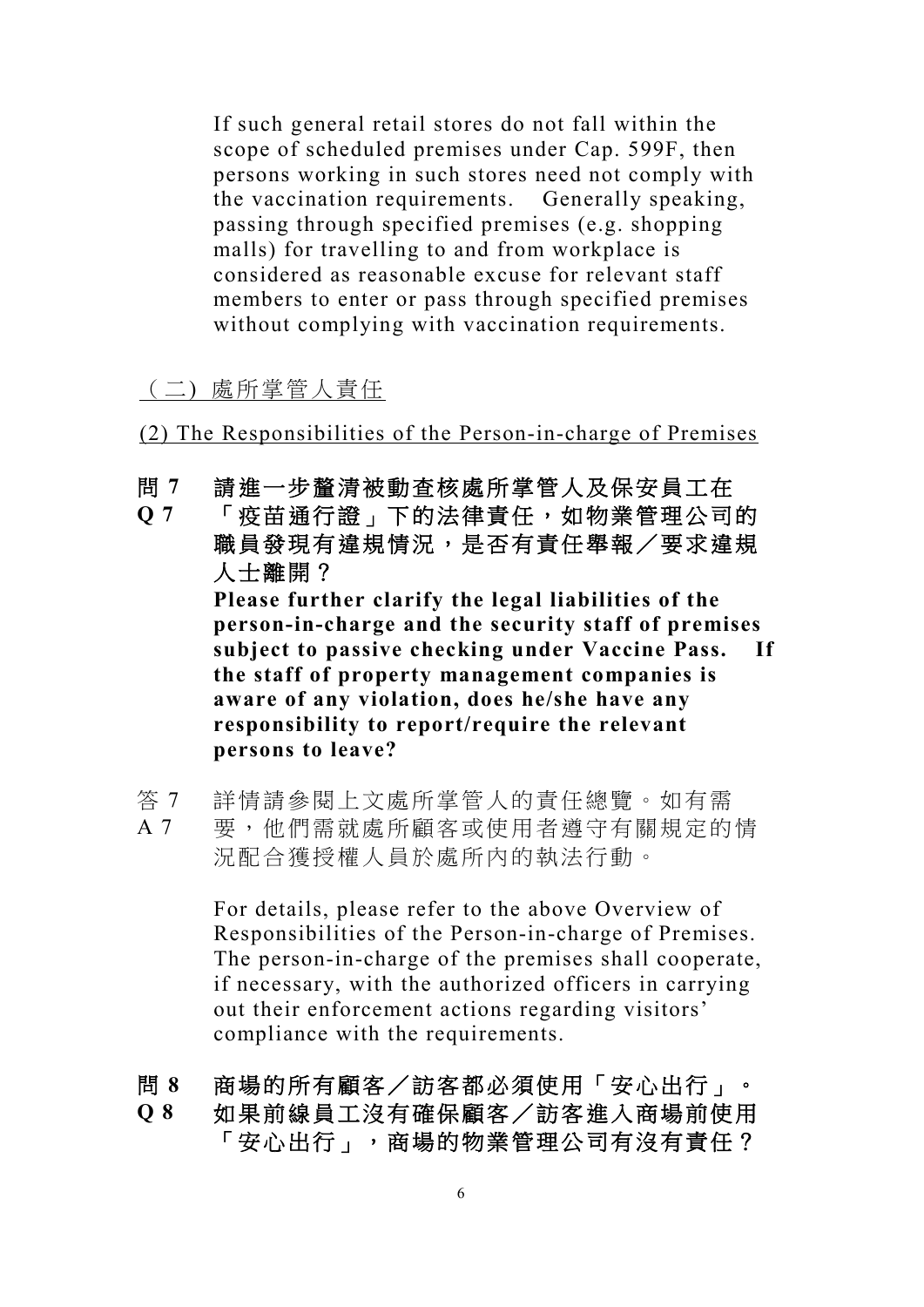**All customers/visitors of shopping malls must use "LeaveHomeSafe". If a frontline staff did not ensure that customers/visitors use "LeaveHomeSafe" before entering a shopping mall, would the property management company of the shopping mall be held liable?**

答 8 A 8 商場管理公司就有關顧客/訪客使用「安心出行」 的規定沒有主動責任,即毋須確保顧客/訪客進入 商場前使用「安心出行」。但商場管理公司須安排 於接近商場每一入口的顯明位置,展示載有「安心 出行」場所二維碼的海報。

> The property management company of a shopping mall does not have an "active responsibility" for customers'/visitors' requirements to use "LeaveHomeSafe", which means that the company needs not ensure that customers/visitors use "LeaveHomeSafe" before entering the shopping mall. However, the property management company must arrange to display a poster containing the "LeaveHomeSafe" venue QR code in a prominent position near every entrance.

### (三) 豁免及合理辯解

(3) Exemption and Reasonable Excuse

- 問 **9** 在甚麼情況下進入指明處所不必使用「疫苗通行
- **Q 9** 證」?

**Under what circumstances can entry to specified premises be made without Vaccine Pass?** 

- 答 9 以下情況獲豁免於「疫苗通行證」的安排:
- A 9 [https://www.coronavirus.gov.hk/pdf/vp\\_t2\\_CHI.pdf](https://www.coronavirus.gov.hk/pdf/vp_t2_CHI.pdf)

此外, 在「疫苗通行證」的政策下, 一般而言, 以 下例子屬「合理辯解」,可在沒有遵從接種要求下 進入/通過指明處所: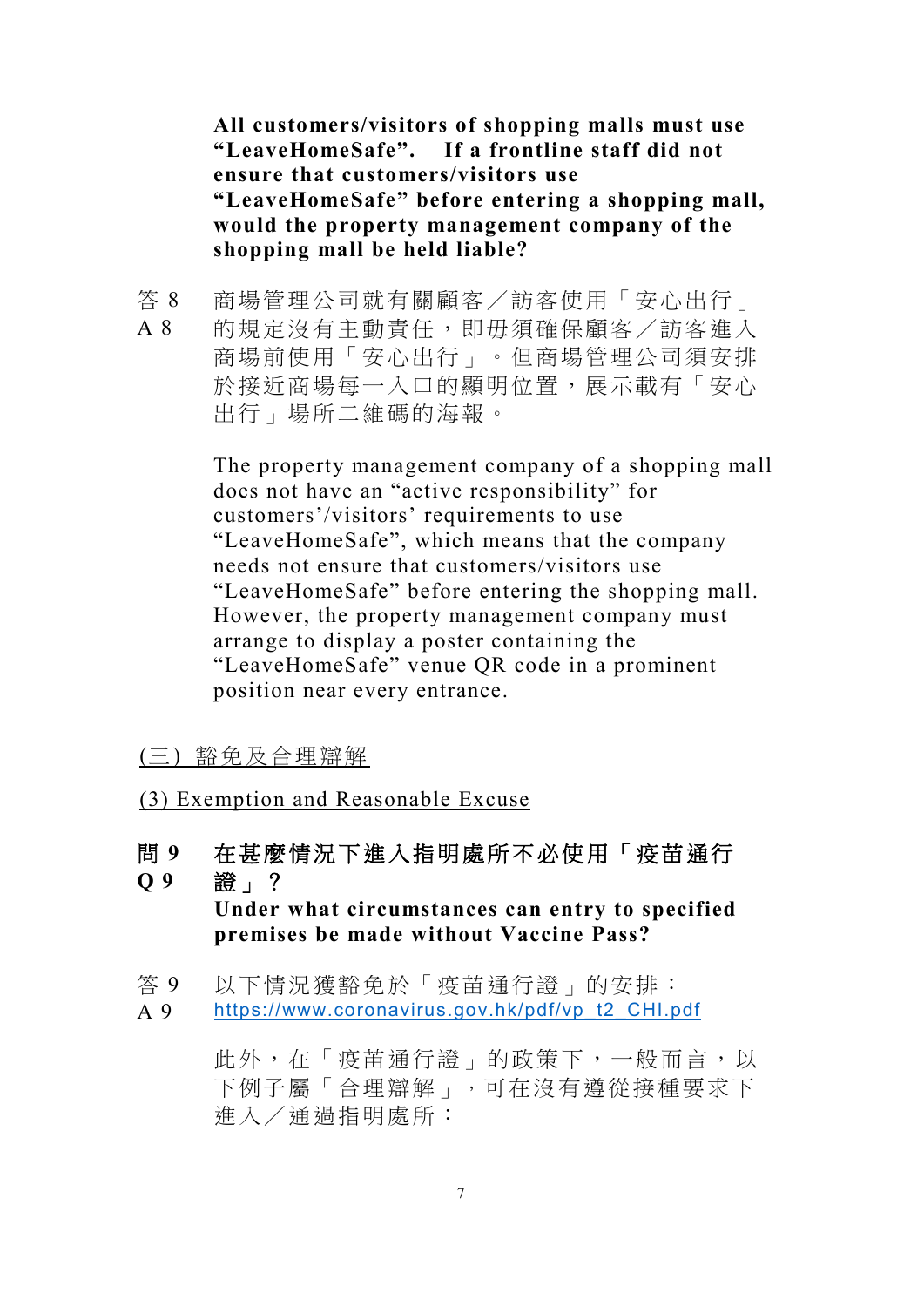(1) 通過指明處所(例如商場)往返住所、工作、 就學地方、停車場或公共交通工具上落客點。

以下例子不屬「合理辯解」:

(1) 進入指明處所(例如街市)購買食材;

(2) 進入指明處所(例如百貨公司)借用洗手間; 及

(3) 進入指明處所(例如商場)參與興趣班。

如有濫用情況,執法人員可作出跟進,政府不排除 進行抽查,希望市民自律。

The following circumstances are exempted from the Vaccine Pass arrangement: [https://www.coronavirus.gov.hk/pdf/vp\\_t2\\_ENG.pdf](https://www.coronavirus.gov.hk/pdf/vp_t2_ENG.pdf)

Also, under the policy of Vaccine Pass, generally speaking, the following example is considered as "reasonable excuse" to enter or pass through specified premises without complying with vaccination requirements:-

(1) passing through specified premises (e.g. shopping malls) for travelling to and from residence, workplace ,place of education, car parks or pick-up and drop-off points of public transport.

The following examples are not considered as "reasonable excuse":-

- (1) entering specified premises (e.g. markets) to buy food ingredients;
- (2) entering specified premises (e.g. department stores) to use the washroom; and
- (3) entering specified premises (e.g. shopping malls) to attend interest class.

Authorized officers will follow up in case of abuses. The Government does not preclude conducting random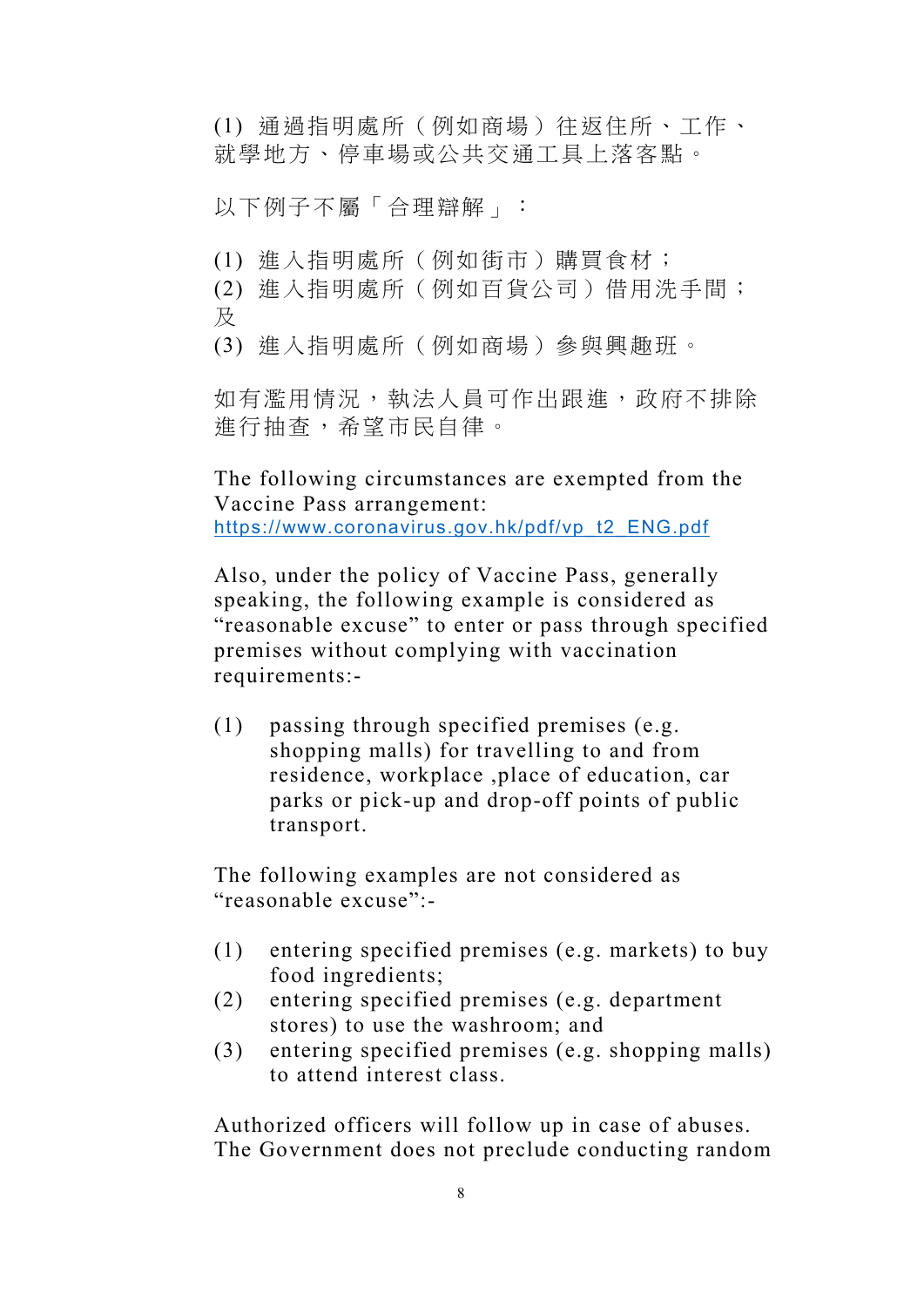checks and urges the public to exercise self-discipline.

- 問 **10** 處所掌管人是否有核實豁免人士資格的責任?
- **Q 10 Is the person-in-charge of the premises liable to confirm the eligibility of exempted person?**
- 答 10 主動查核處所掌管人:就獲醫學豁免人士而言,主動查核
- A 10 處所掌管人需以政府開發的「驗證二維碼掃瞄器」流動應 用程式掃瞄任何顯示在豁免證明書上的二維碼,並保存 31 天的紀錄。就疫苗接種紀錄或豁免證明書上沒有顯示或沒 有包含二維碼的人士及未滿 12 歲而沒有成年人士陪同的人 士,掌管人需以指定表格

([https://www.coronavirus.gov.hk/pdf/vp\\_dicf.pdf](https://www.coronavirus.gov.hk/pdf/vp_dicf.pdf)), 收集上述人士 的申報/個人資料,並保存 31 天的紀錄。

被動查核處所掌管人:沒有收集獲豁免人士個人資料的責 任。政府一般會被動查核,即追蹤感染者行蹤期間,發現 違規行為才會發出告票,但亦不排除會派員到人流較多的 處所(例如街市、超級市場)抽查,希望市民自律。

如處所(包括主動查核處所及被動查核處所)掌管人對豁 免人士資格有任何懷疑,可作出適當的查問及查閱,及要 求相關人士提供屬於必要的任何資料。詳情請參閱上文處 所掌管人的責任總覽。

**Person-in-charge of premises subject to active checking of Vaccine Pass:** For persons with medical exemptions, the person-in-charge of active checking premises is required to scan the QR code displayed on Exemption Certificates using the "QR Code Verification Scanner" mobile application developed by the Government, as well as keep the records for 31 days. For persons whose vaccination record or Exemption Certificate is not presented in the form or does not contain a QR code and persons under the age of 12 and not accompanied by an adult, the person-incharge is required to collect the declaration / personal information of the persons above using specified forms ([https://www.coronavirus.gov.hk/pdf/vp\\_dicf.pdf](https://www.coronavirus.gov.hk/pdf/vp_dicf.pdf)) and keep the records for 31 days.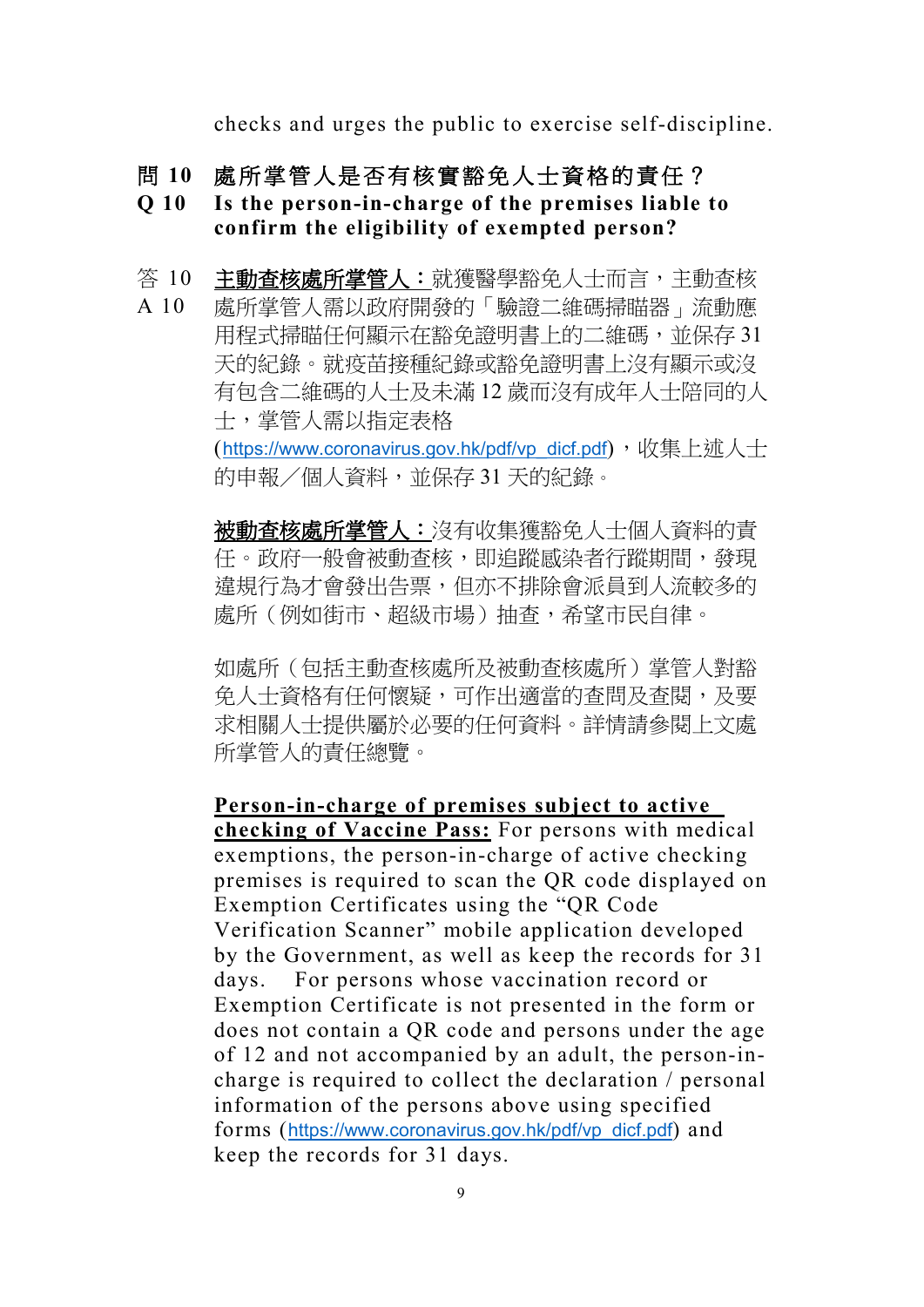**Person-in-charge of premises subject to passive checking of Vaccine Pass:** There is no requirement to collect the personal data of exempted persons. In general, the Government will adopt passive checking, i.e. a fixed penalty notice will only be issued in case of non-compliance during contact tracing. However, we do not preclude conducting random checks at premises with high public traffic (such as markets and supermarkets) and we urge the public to exercise selfdiscipline.

If the person-in-charge of the premises (including premises subject to active checking and passive checking) has any doubts about the eligibility of exempted persons, he/she may make appropriate enquiries and checking, and request the relevant persons to provide any necessary information. For details, please refer to the above Overview of Responsibilities of the Person-in-charge of Premises.

問 **11** 甚麼情況才構成「合理辯解」?

#### **Q 11 What constitutes "reasonable excuse"?**

- 答 11 由於法律不能訂明所有可能性,因此「疫苗通行證」的豁
- A 11 免條文提供了靈活性,根據個別個案的環境因素,決定某 原因是否合理。

就政策原意而言,構成「合理辯解」包括相關人士 通過指明處所(例如商場)往返住所、工作、就學 地方、停車場或公共交通工具上落客點等。其他情 況例如使用指明處所內洗手間或購買日用品或食材 等,則不屬政策原意內的「合理辯解」。

每一個個案的處理將根據實際情況而定。我們會在 執法指引中提醒執法人員需留意的相關因素。如有 關人士被發出定額罰款,亦可向法庭作出申訴。

As the law cannot specify all possibilities, the exemption provisions of Vaccine Pass provides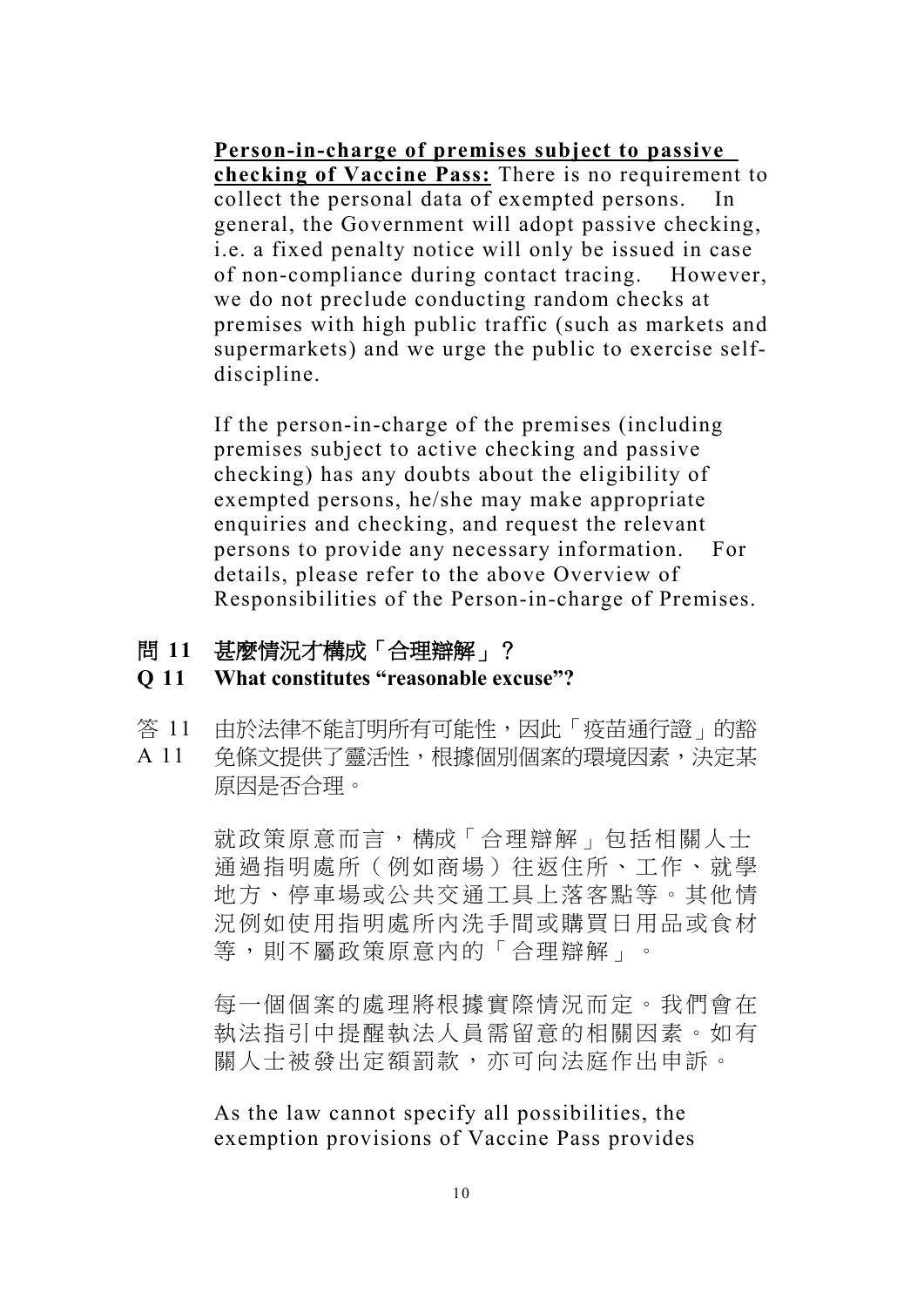flexibility to determine whether a cause is justified based on the circumstances of an individual case.

In terms of the policy intent, what constitutes a "reasonable excuse" includes relevant persons accessing his/her residence, workplace/place of education, car parks or pick-up and drop-off points of public transport, etc. Other situations such as using the washroom of specified premises or purchasing daily necessities or food ingredients, are not considered as "reasonable excuses" under the policy intent.

The handling of each case will be determined on a case-by-case basis. We will remind law enforcement officers of relevant factors to be aware of in the enforcement guidelines. A person who has been issued a fixed penalty notice can also appeal in court.

- 問 **12** 進入商場範圍是否必須使用「安心出行」?
- **Q 12 Is it necessary to use "LeaveHomeSafe" when entering shopping malls?**
- 答 12 由 2022 年 2 月 24 日起,進入商場必須使用「安心
- A 12 出行」。屬以下三類中任何一類的人士如未能使用 「安心出行」流動應用程式紀錄到訪有關處所,則 應使用載於 2019 冠狀病毒病專題網站和食物及環境 衞生署相關網頁的指定表格或包含該標準格式內容 的自製書面或電子表格登記其姓名、聯絡電話及到 訪處所的日期及時間,而有關處所掌管人應保留書 面或電子記錄 31 天:
	- (1) 65 歲或以上或 15 歲或以下的人士;
	- (2) 殘疾人士;及
	- (3) 其他就上述安排獲政府或政府授權機構認可為 合資格的人士。

假如市民只是經過商場前往返居住、工作、就學地 點、停車場或公共交通工具上落客點,或使用連接 商場的通道往返以上地方,而沒有使用該商場的設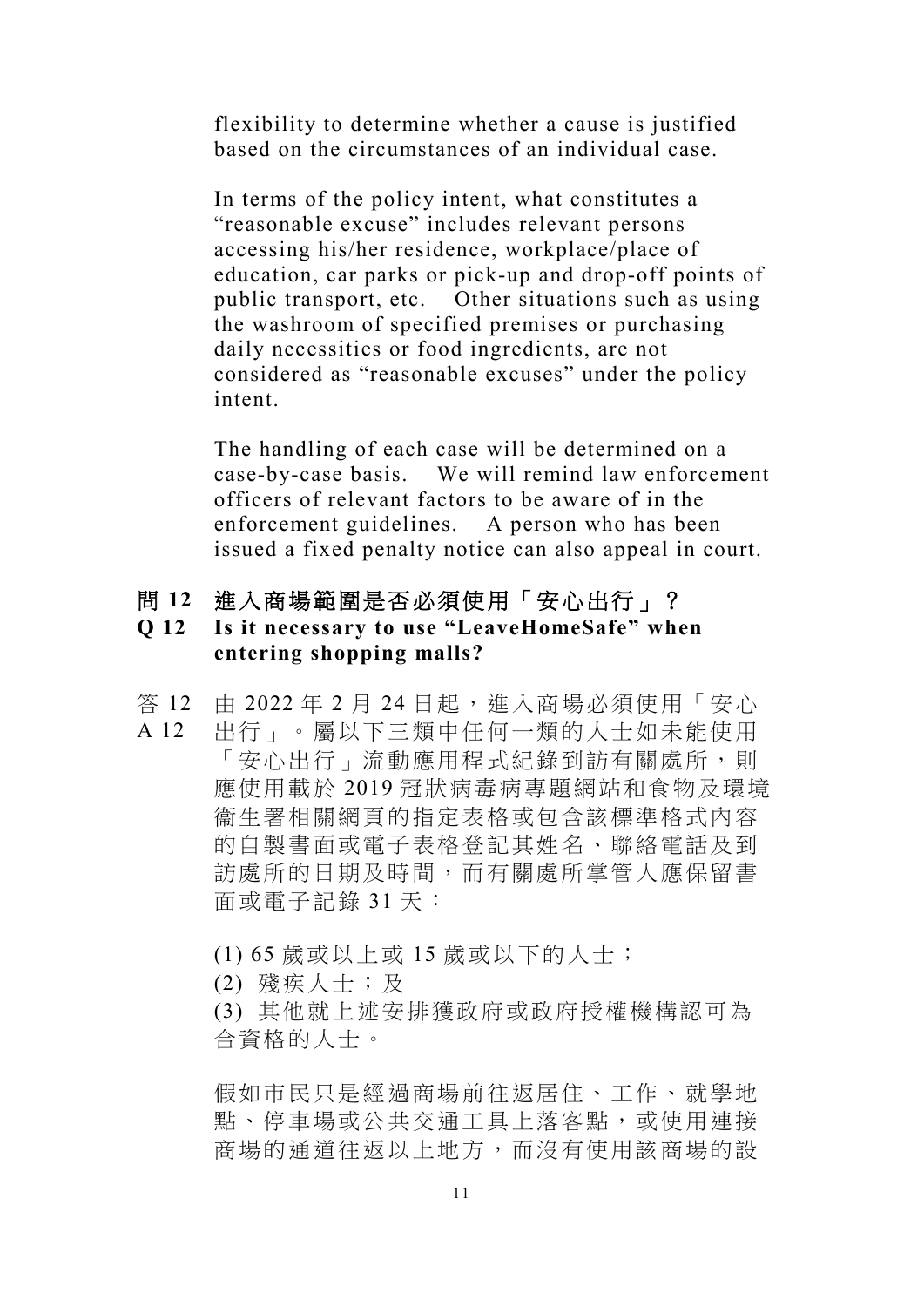施或服務或沒有到訪商場內的店鋪,則毋須使用 「安心出行」。

詳情請參閱政府 2019 冠狀病毒病專題網站 (https://www.coronavirus.gov.hk/chi/leave-homesafe.html)。

Starting from 24 February 2022, persons entering shopping malls must use "LeaveHomeSafe". If a person belonging to any one of the following three categories is unable to use the "LeaveHomeSafe" mobile application to record his/her visit to the relevant premises, he/she should use the specified form available on the COVID-19 Thematic Website and relevant website of the Food and Environmental Hygiene Department, or a written or electronic form separately prepared containing all content in the aforementioned standard form to register his/her name, contact number and the date and time of his/her visit and the relevant person-in-charge of premises must keep the written or electronic records for 31 days:—

- (1) persons aged 65 or above or aged 15 or below;
- (2) persons with disability; and
- (3) other persons recognized by the Government or organisation(s) authorized by the Government as eligible for the above arrangement.

If a person only passes through shopping mall(s) for accessing his/her residence, workplace, place of education, carpark, or pick-up and drop-off points of public transport, or use the passageway(s) connecting to the shopping mall(s) for accessing places mentioned above, and does not use the facilities/services of the shopping mall(s) or visit shop(s) in the shopping mall(s), then he/she needs not comply with the requirements to use "LeaveHomeSafe".

Please refer to the Government's COVID-19 Thematic Website for details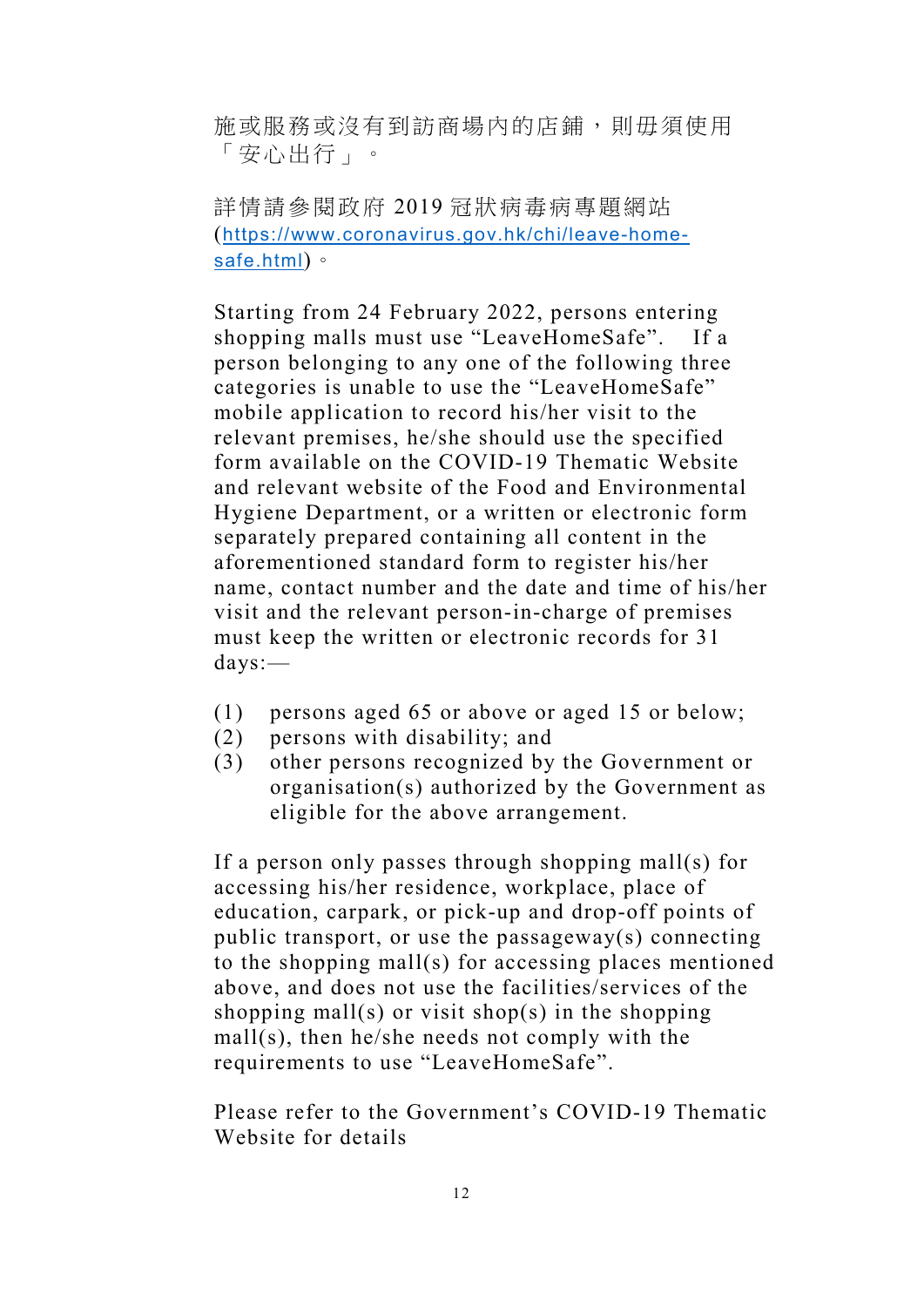(https://www.coronavirus.gov.hk/eng/leave-homesafe.html).

- 問 **13** 假如訪客要進入商場內的診所接受治療,是否可被
- **Q 13** 視為「合理辯解」而不用持有「疫苗通行證」? **If a visitor has to enter a clinic in the shopping mall to receive treatment, can it be considered as "reasonable excuse" for not holding Vaccine Pass?**
- 答 13 就豁免人士的類別,詳情請參閱豁免人士一覽表
- A 13 ([https://www.coronavirus.gov.hk/pdf/vp\\_t2\\_CHI.pdf](https://www.coronavirus.gov.hk/pdf/vp_t2_CHI.pdf))。

For category of exempted persons, please refer to the list of exempted persons ([https://www.coronavirus.gov.hk/pdf/vp\\_t2\\_ENG.pdf](https://www.coronavirus.gov.hk/pdf/vp_t2_ENG.pdf)).

- 問 **14** 就有關「合理辯解」,執法人員會否要求有關訪客
- **Q 14** 出示證據顯示其行為屬合理辯解? **Regarding "reasonable excuse", will authorized officers demand relevant visitors to present evidence showing his/her behaviour constitutes "reasonable excuse"?**
- 答 14 執法人員會根據每個個案的實際情況,處理手法會 A 14 視乎個別個案而定。

Authorized officers will exercise judgement in light of the actual circumstances of each case. Handling of "reasonable excuse" is subject to the particular circumstances of the case.

問 **15** 有鑑於近日疫苗需求龐大,部分處所員工未能在 **2**

**Q 15** 月 **24** 日「疫苗通行證」生效前完成疫苗接種,第 **599L** 章會否就此提供豁免?

**In view of the recent increase of demand for vaccination, some staff members of premises have not been able to complete vaccination before the Vaccine Pass comes into effect on February 24. Will an exemption be provided under Cap. 599L?**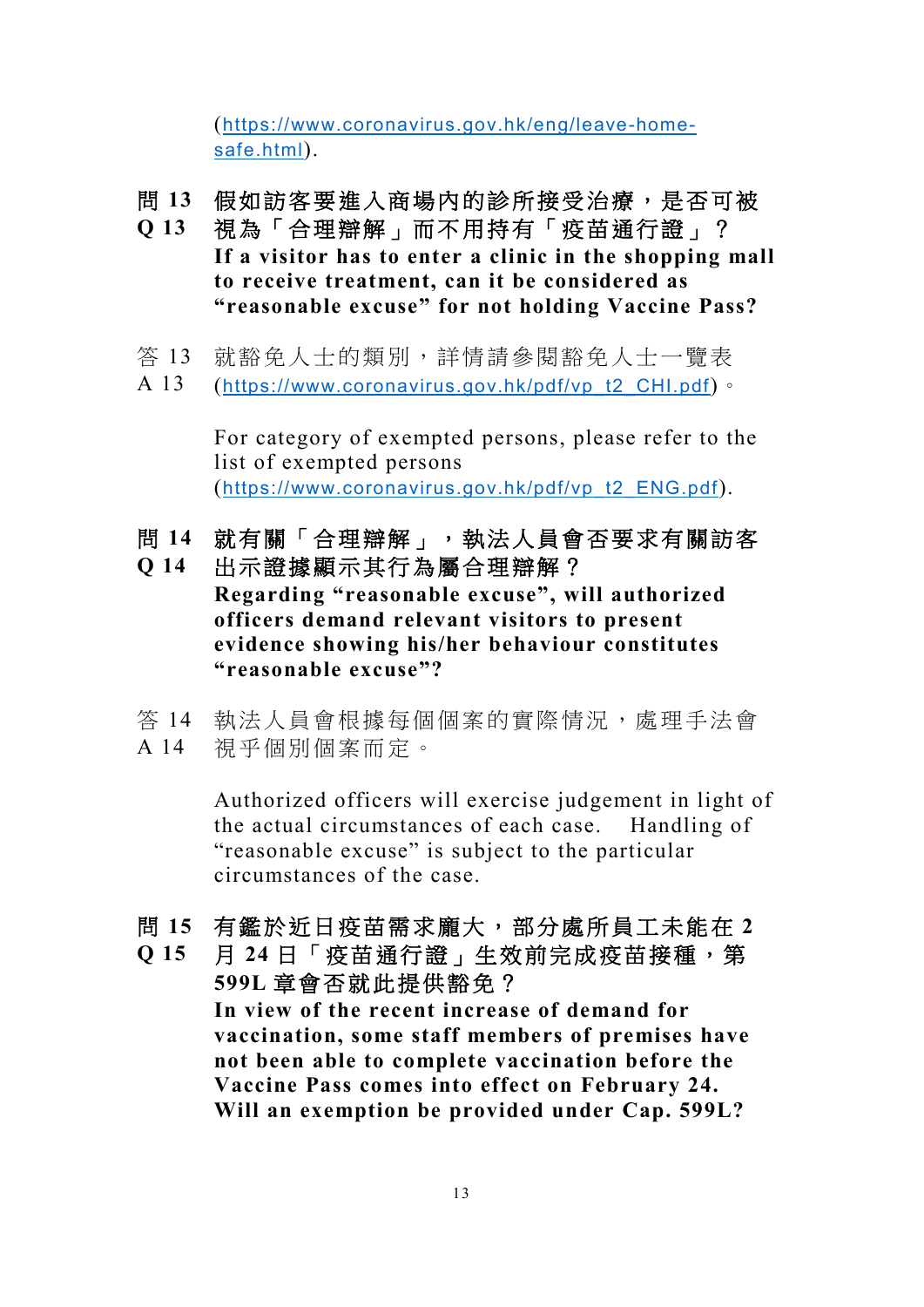答 15 A 15 香港的新冠疫苗接種計劃在去年二月開始推行,現 時已接種第一針的人口已超過九成,加上近日政府 亦增設不少疫苗接種點,市民有充足的機會接種疫 苗。因此政府沒有計劃就此提供豁免。

> Hong Kong's COVID-19 Vaccination Programme was launched in February last year. Currently more than 90% of the population have received first dose of the vaccine. With the recent opening of more vaccination spots, members of the public should have sufficient time to get vaccinated. Therefore the Government has no plan to offer exemption in this regard.

- 問 **16** 現時部分宗教處所內亦設有多種不受第 **599F** 章規管
- **Q 16** 的處所,例如安老院,有關處所是否亦需要遵從第 **599L** 章下就「疫苗通行證」及第 **599F** 章下就使用 「安心出行」的要求? **Currently, some religious premises also contain various types of premises which are not regulated under Cap. 599F, such as residential care homes for the elderly. Must these relevant premises also comply with the requirements on Vaccine Pass under Cap. 599L and the use of "LeaveHomeSafe"**

**under Cap. 599F?**

- 答 16 宗教處所內的其他一些不受第 599F 章規管的處所
- A 16 (有關處所 ),例如安老院,毋須遵從第 599L 章下 就「疫苗通行證」及第 599F 章下就使用「安心出 行」的要求。然而,宗教處所內的安老院亦須符合 社會福利署就所有安老院實施的「疫苗通行證」要 求(如適用)。

假如有關人士只是通過宗教處所入口,以前往在其 內的其他不受第 599F 章規管的處所,而不會參與在 該宗教處所舉行的宗教活動,或使用該宗教處所的 設施,則有關人士毋須符合「疫苗通行證」及使用 「安心出行」的要求。

Some other premises located within religious premises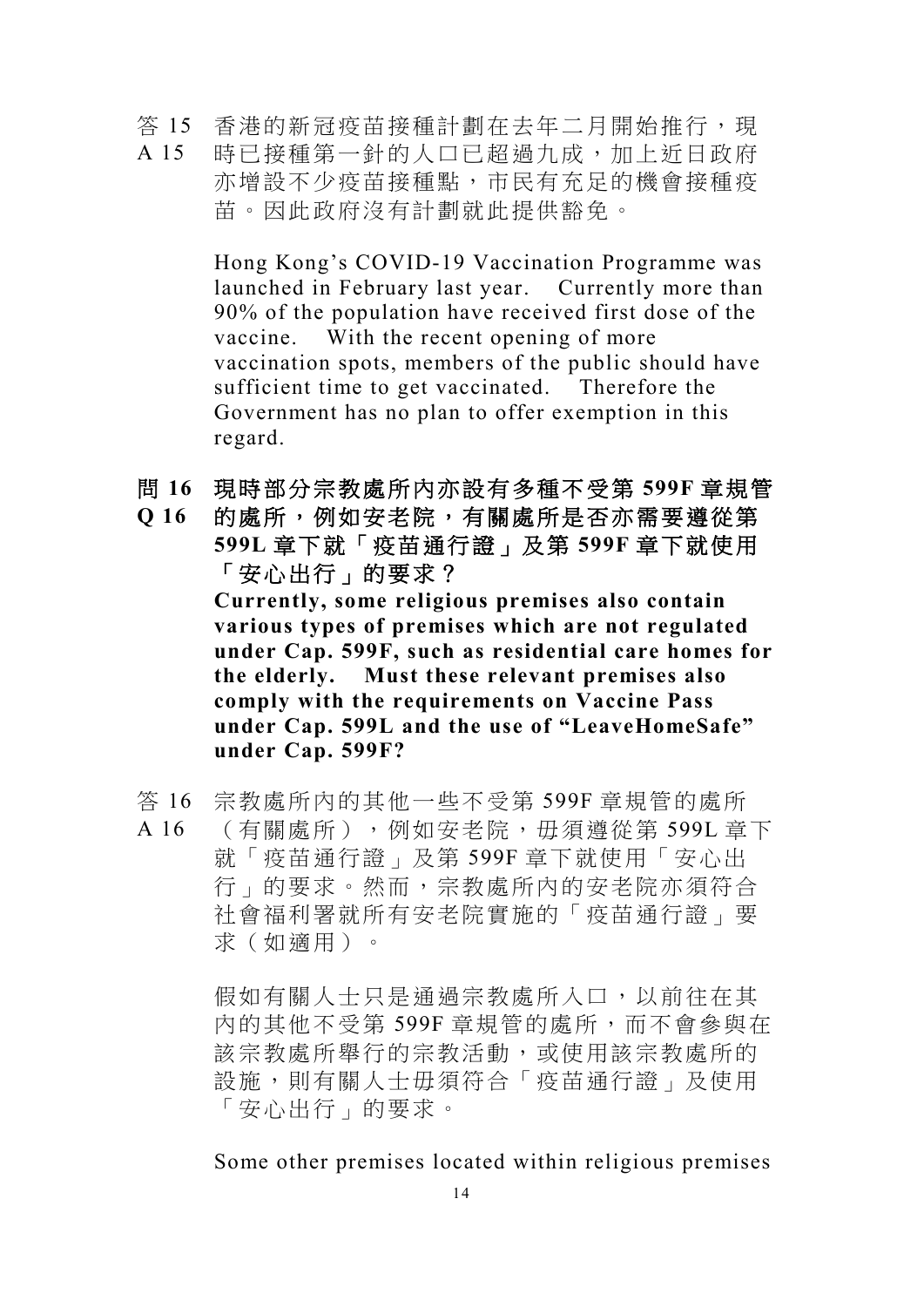which are not regulated under Cap. 599F (relevant premises) such as residential care homes for the elderly) need not comply with the requirements on Vaccine Pass under Cap. 599L and use of "LeaveHomeSafe" under Cap. 599F. However, residential care homes for the elderly located within religious premises must also comply with the Vaccine Pass requirements imposed by the Social Welfare Department on all residential care homes for the elderly (if applicable).

If a person only passes through the entrance of a religious premises for accessing other premises located inside which are not regulated under Cap. 599F, and will not participate in the religious activities held on that religious premises or use the facilities of that religious premises, then he/she needs not comply with the requirements on Vaccine Pass and the use of "LeaveHomeSafe".

#### 問 **17** 有個別宗教處所可能並無任何掌管人。該等宗教處

- **Q 17** 所是否仍須遵從「疫苗通行證」的要求? **Certain religious premises may not have any person-in-charge. Must such religious premises also comply with the Vaccine Pass requirements?**
- 答 17 就無人掌管的宗教處所,訪客若要進入該等處所,
- A 17 仍須符合有關的「疫苗通行證」要求。執法人員在 巡查該等宗教處所時可要求訪客出示新冠疫苗接種 紀錄。若訪客未能符合有關的「疫苗通行證」要 求,有可能構成違反第 599L 章的規定。

In respect of religious premises without a person-incharge, if a visitor is to enter such premises, he/she still needs to comply with the Vaccine Pass requirements. Enforcement officers may request visitors to produce their COVID-19 vaccination record when inspecting such religious premises. If a visitor fails to comply with the Vaccine Pass, he/she may constitute a violation of the requirement(s) under Cap. 599L.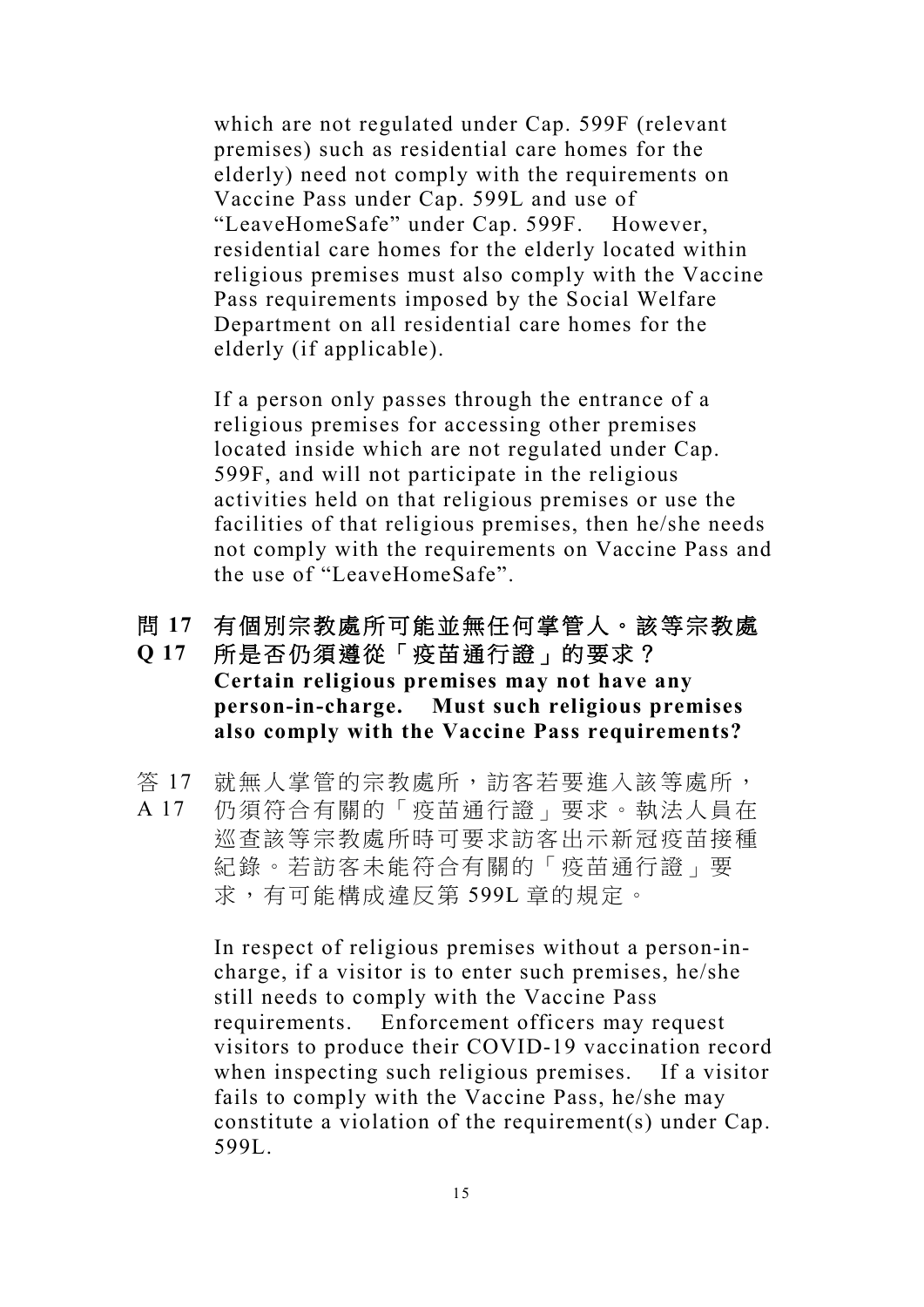(四)執行安排類別

(4) Enforcement Arrangements

- 問 **18** 商場的物業管理公司應如何準備及實行相關措施?
- **Q 18 How should property management companies of shopping malls make preparation for and implement the relevant measures?**
- 答 18 就處所掌管人的責任,請參閱上文處所掌管人的責 A 18 任總覽。商場為「被動查核」處所。

註*:*如果物業管理公司同時是商場範圍內其他屬「主 動責任」的表列處所(例如*:*公眾娛樂場所、健身中 心、美容院)的掌管人(*person-in-charge*),該處 所掌管人必須執行相關責任。

In respect of the responsibilities of the person-incharge of a premises, please refer to the above Overview of Responsibilities of the Person-in-charge of Premises.

*Note: If a property management company of a shopping mall is also the person-in-charge of other scheduled premises with "active responsibilities" located within the shopping mall area (such as places of public entertainment, fitness centres and beauty parlours), the person-in-charge of these premises must execute the relevant responsibilities.*

- 問 **19** 一般而言,所有人進入商場前必須使用「安心出
- **Q 19** 行」。如果商場前線員工發現有顧客沒有遵守,應 該如何處理? **In general, persons entering shopping malls must use "LeaveHomeSafe". How should a frontline staff handle cases where a person has been found to**

**have failed to comply with such requirement?**

答 19 商場為被動查核處所,掌管人只需配合獲授權人員 A 19 的執法行動,並向該人員提供所需協助。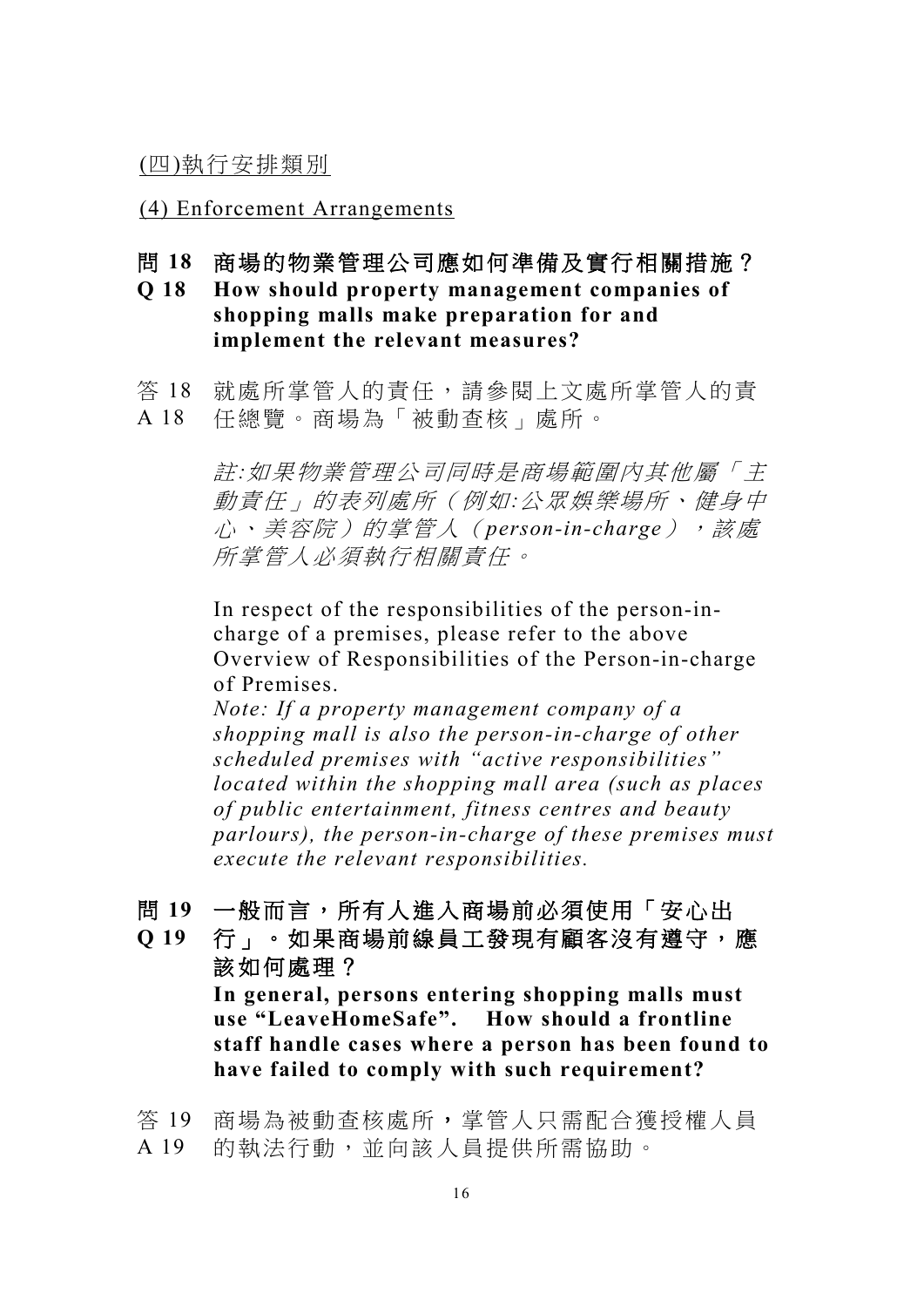Shopping mall is a premises subject to passive checking. The person-in-charge only needs to cooperate with the authorized officers in relation to their enforcement actions, and render the required assistance to those officers.

- 問 20 新規定下,現時可豁免使用「安心出行」的人士,
- **Q 20** 是否能繼續豁免使用「安心出行」進入商場呢?如 是,相關人士需要填寫「指定表格」嗎? **Under the new regulations, will the people who are currently exempted from using "LeaveHomeSafe" continue to be exempted when entering shopping malls? If so, are the relevant persons required to fill out the "specified form"?**
- 答 20 可以。請參考以上問題 12 就豁免人士的安排及要  $A$  20 求。

Yes. Please refer to Question 12 above.

- 問 **21** 如有人聲稱沒有「疫苗通行證」,不填寫個人資料
- **Q 21** 但堅持進入,指明處所掌管人的僱員應怎樣處理? **How should staff of the management company handle cases where a person claiming that he/she does not fulfil the Vaccine Pass requirement but insists on entering the premises without leaving personal information?**
- 答 21 處所掌管人應拒絕有關人士進入有關處所,如有關
- A 21 人士執意進入有關處所,我們建議處所掌管人記錄 有關情況,並適時向執法部門尋求協助。

The person-in-charge of the premises should deny the relevant person from entering. If the relevant person insists on entering the premises, we advise the personin-charge of the premises to record the situation and seek timely assistance from law enforcement department(s).

(五)求助及通報方法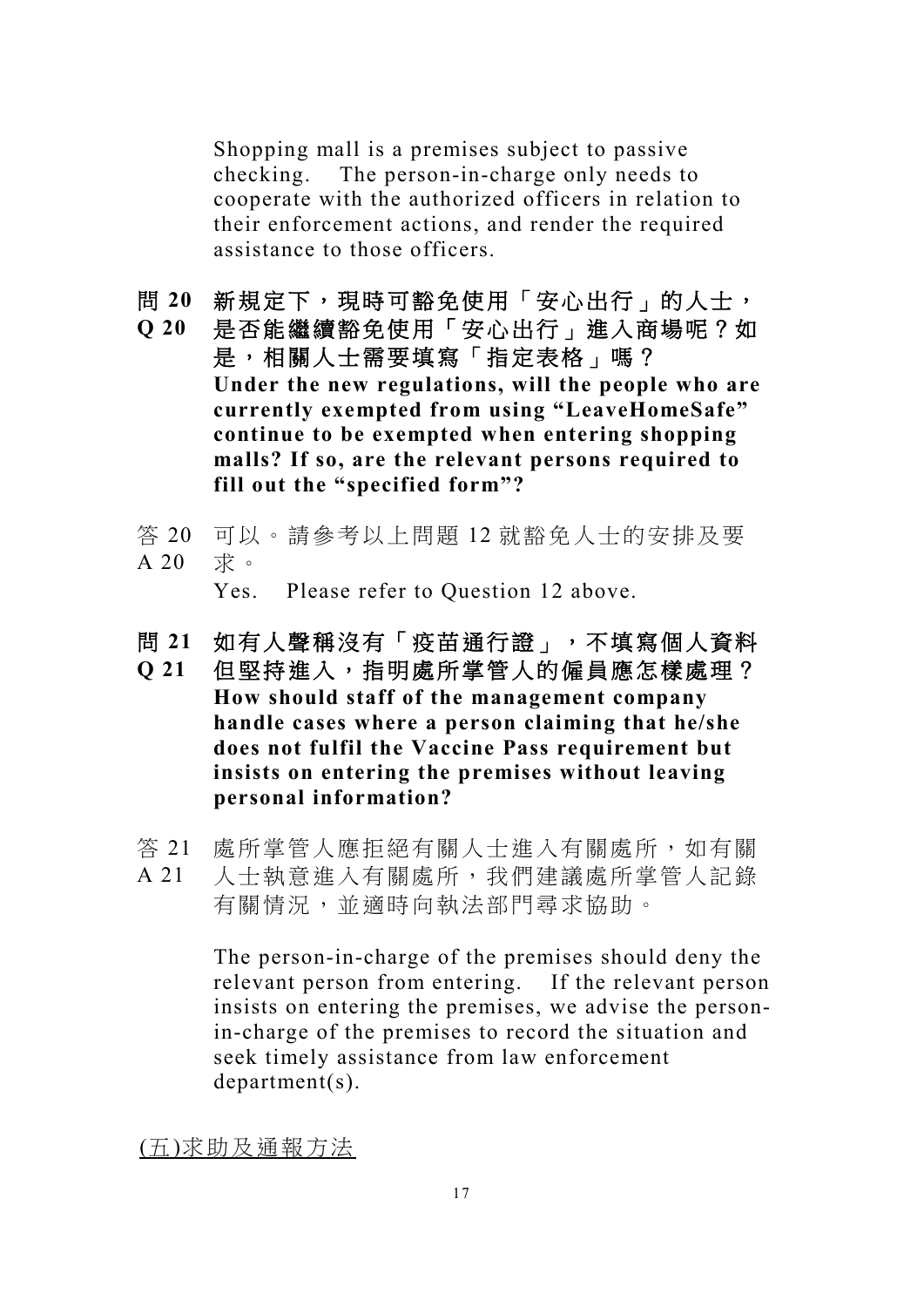(5) Calling and Reporting

- 問 **22** 如果對於「疫苗通行證」規例執行上有問題,局方
- **Q 22** 有否提供熱線,讓商場管理人可以尋求協助? **If there are questions concerning the implementation of the Vaccine Pass, whether the Government has set up a hotline for the person-incharge of shopping malls to seek advice?**
- 答 22 如任何人就「疫苗通行證」規例執行上有問題,可
- A 22 透過傳真(2541 3352)、電郵(enquiry@fhb.gov.hk)、 郵寄方式(香港添馬添美道 2 號政府總部東翼 18 樓)或致電(3509 8765)向食物及衞生局查詢。如屬 執法問題,我們會轉交執法部門跟進。

If anyone has questions on the implementation of the regulations on Vaccine Pass, they could consult the Food and Health Bureau by fax (2542 3352), email  $($ enquiry@fhb.gov.hk), post  $(18/F & 19/F,$  East Wing, Central Government Offices, 2 Tim Mei Avenue, Tamar, Hong Kong) or telephone (3509 8765). For questions on enforcement, we will refer the issue to law enforcement department(s) for follow up.

問 **23** 如果發現有商場商戶不合作,是否需要及應向哪些

**Q 23** 執法機構通報?

> **If it is discovered that some of the shopping mall tenants refused to cooperate, is there a need to report to the enforcement department(s)? If yes, which enforcement department(s)?**

答 23 A 23 按照第 599F 章的規定及現行生效的第 599F 及 L 章 的指示,商場掌管人目前並無法律責任以確保其轄 下商場商戶跟從有關第 599F 章的指示。然而, 為配 合政府防疫政策,如商場掌管人發現其轄下商場商 戶違反有關第 599F 章的指示,我們建議有關商場向 商戶作出勸喻。如有關商戶未有及時糾正其行為, 我們建議商場掌管人向執法部門通報情況,並積極 配合有關調查。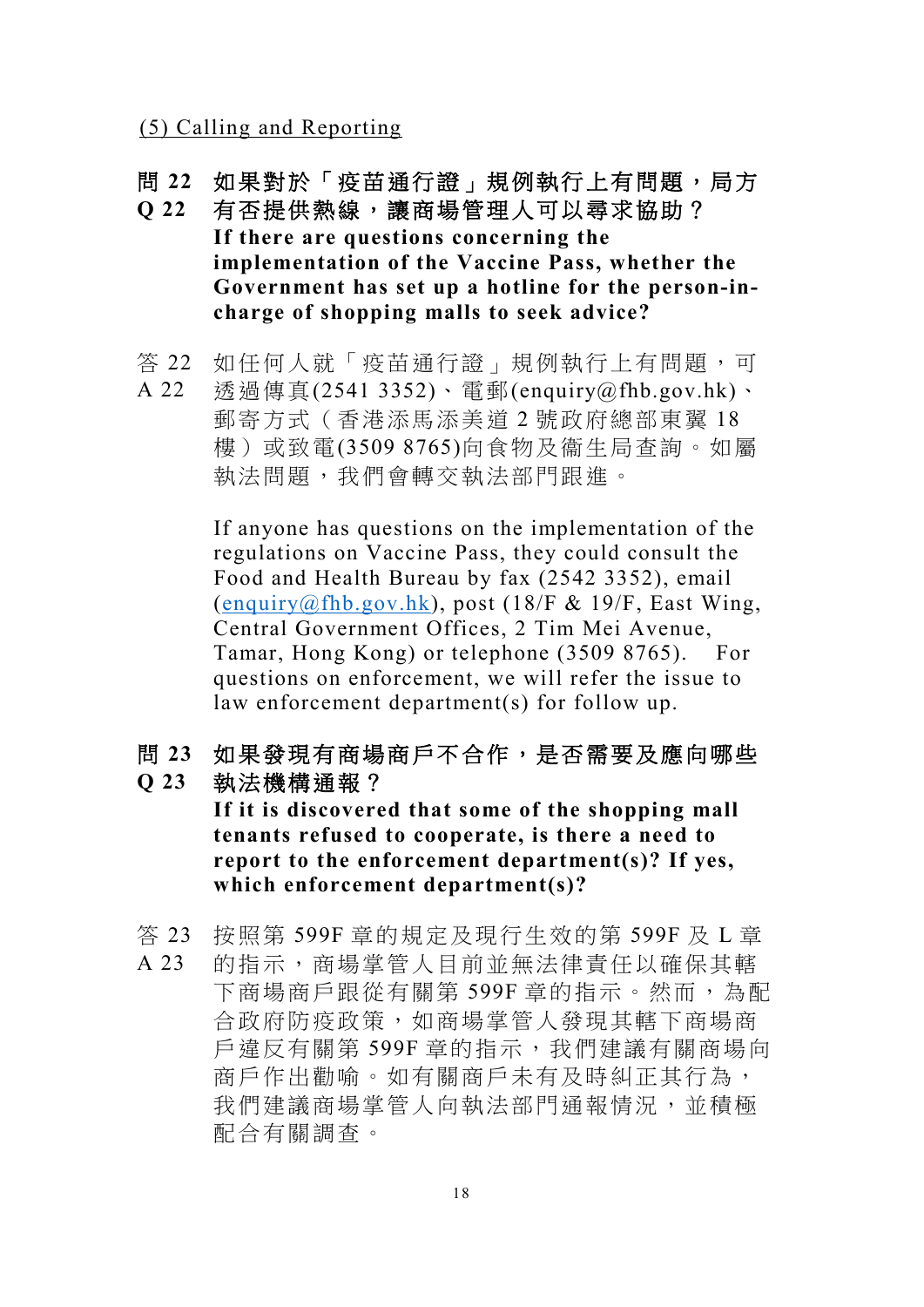According to the Cap. 599F regulation and the prevailing directions under Cap.599F and L, a personin-charge of the shopping mall currently has no legal responsibility to ensure that shopping mall tenants are complying with the relevant Cap. 599F directions. However, in order to cooperate with the Government's anti-epidemic policy, if the person-in-charge of shopping malls discovers that shopping mall tenants have breached the relevant Cap. 599F directions, we recommend the relevant shopping malls to remind tenants concerned. If the relevant shopping mall tenants still fail to rectify their breach in a timely manner, we advise the person-in-charge of the shopping malls to report the case to law enforcement departments and cooperate with the relevant investigations.

- 問 **24** 如果有人投訴懷疑另一訪客沒有接種疫苗,指明處
- **Q 24** 所掌管人僱員可否要求場內人士出示疫苗接種記 錄? **If a person suspects another visitor of not being vaccinated, can the staff of persons-in charge of specified premises demand that the relevant person presents his/her COVID-19 vaccination records?**
- 答 24 規例賦予指明處所掌管人查閱疫苗接種紀錄的權
- A 24 力,因此指明處所僱員可在掌管人授權下要求相關 人士出示疫苗接種紀錄。

The Regulation confers power to the person-in-charge of specified premises to inspect COVID-19 vaccination records. Hence, staff of the specified premises can request the relevant person to present his/her COVID-19 vaccination records with authorisation from the person-in-charge.

- 問 25 由於進入商場及食肆均要掃瞄「安心出行」,假若
- **Q 25** 客人離開食肆而未離開商場,即要於商場找二維碼 再掃瞄。但由於商場一般只會於商場入口放置二維 碼,客人未必即時可以掃瞄,屆時,客人可能會指 商場未能於場內提供足夠二維碼,物管應如何處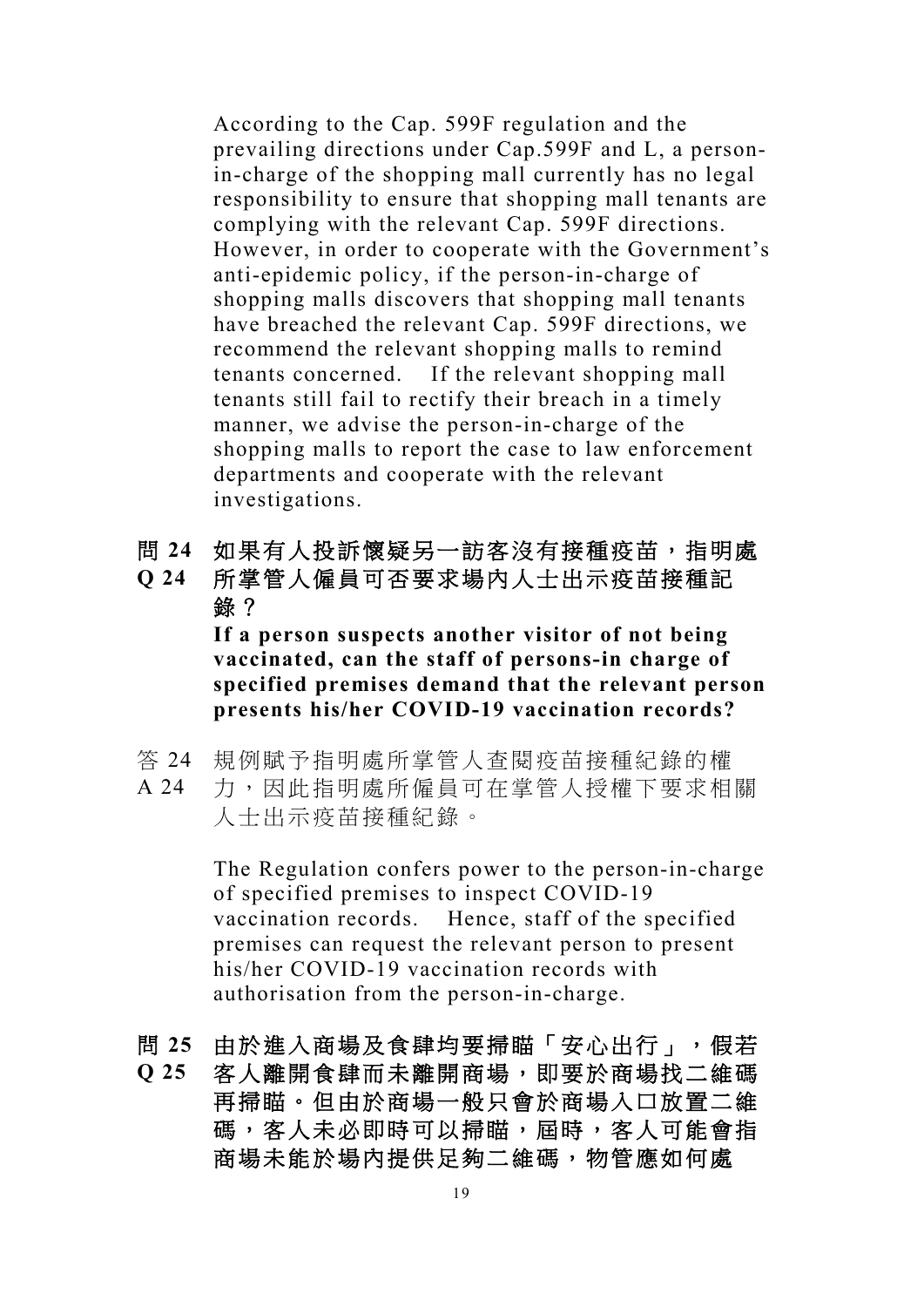**Since entering shopping malls and catering premises would both require the scanning of the "LeaveHomeSafe" venue QR code, a customer who leaves the catering premises without leaving the shopping mall would be required to find the QR code of the shopping mall for scanning again. Since shopping malls would normally display the QR codes at the entrance only, customers may not be able to scan the QR code immediately. Customers may then accuse the shopping mall of not providing sufficient QR codes within the premises, how should the management company handle such situation?**

- 答 25 從執法角度而言,倘若商場的各個出入口已展示
- A 25 「安心出行」場所二維碼,商場掌管人並無責任確 保商場使用者已掃瞄「安心出行」場所二維碼。就 商場使用者而言,只要有關商場使用者向執法人員 出示合理證據顯示他/她符合有關「疫苗通行證」 的要求,以及顯示他/她曾於當日較早時段掃瞄商 場的「安心出行」場所二維碼以及商場內其他處所 的「安心出行」場所二維碼,可被視作有合理辯 解。

為了方便商場使用者掃瞄「安心出行」場所二維 碼,我們建議商場除了在各個出入口展示「安心出 行」場所二維碼,亦可在商場內不易令人誤會為其 他場所二維碼的地方(如商場通道或商場裝飾物) 提供展示「安心出行」場所二維碼,方便商場使用 者掃瞄。

From the enforcement perspective, if a shopping mall has already displayed the "LeaveHomeSafe" venue QR code at each and every one of their entrances, the person-in-charge of the shopping mall would not be held responsible for not ensuring that all shopping mall users have scanned the "LeaveHomeSafe" QR code. For shopping mall users, they would only need to show reasonable proof to the authorized officer that

### 理?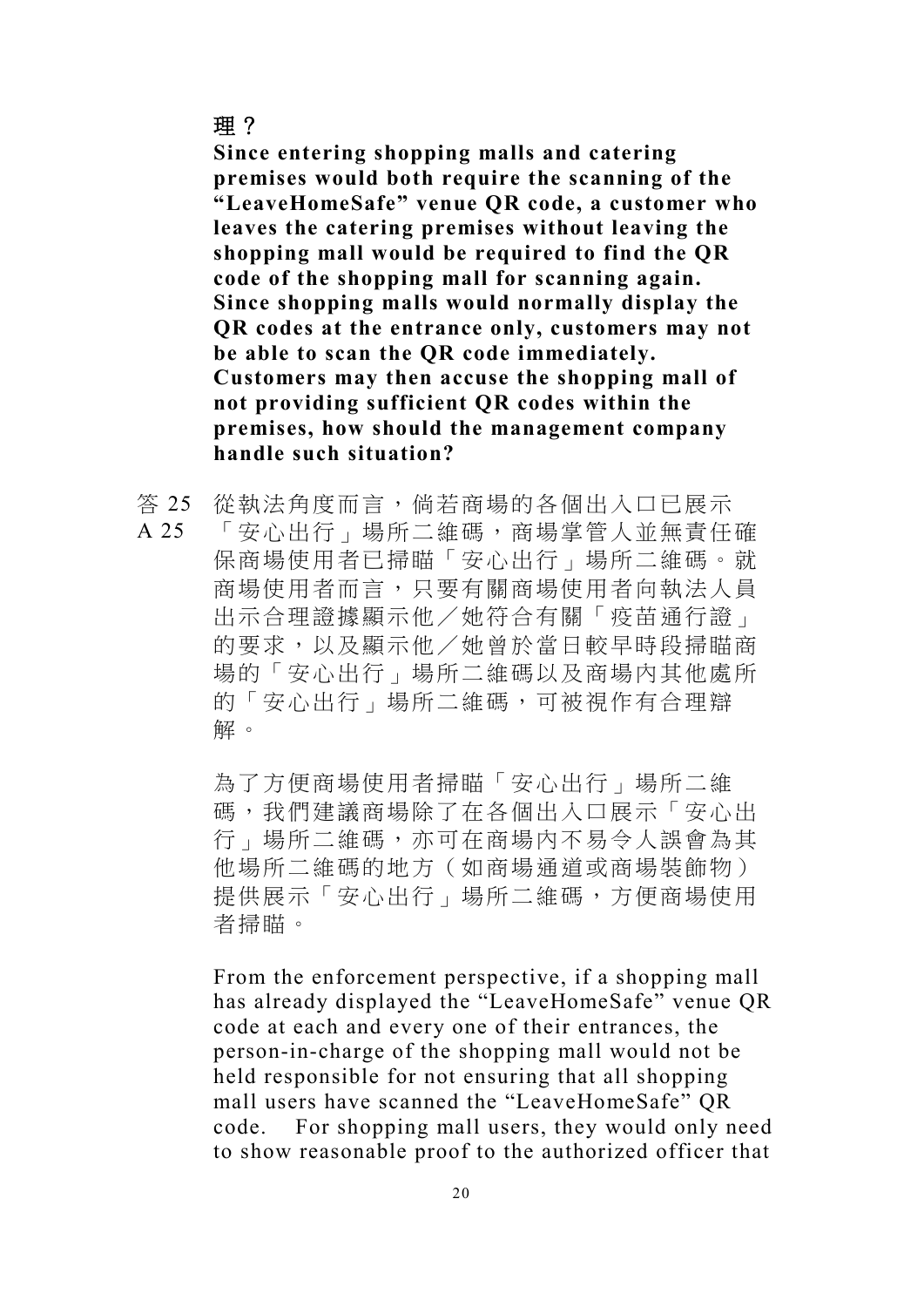he/she fulfils the Vaccine Pass requirement, and that he/she has scanned the "LeaveHomeSafe" venue QR code for the shopping mall earlier that day as well as the "LeaveHomeSafe" venue QR code for other premises within the shopping mall to establish reasonable excuse.

In order to facilitate shopping mall users in scanning the "LeaveHomeSafe" venue QR code, we advise shopping malls to display "LeaveHomeSafe" venue QR codes at not only each and every one of the entrances of the shopping malls, but also at other areas within the shopping mall that would not be easily confused as QR codes for other scheduled premises (such as along the passageway or decorations of the mall).

- 問 **26** 香港部分商場與其他商場鄰近商場的連接位置未有
- **Q 26** 劃分清楚的界線,商場掌管人及使用者應如何確保 自己已遵從「疫苗通行證」的要求? **Some shopping malls in Hong Kong has no clear separation between the shopping mall and the neighbouring shopping malls at their connection point, how should the persons-in-charge and users ensure that they have followed the requirements under the Vaccine Pass?**
- 答 26 為了方便商場使用者遵從「疫苗通行證」的要求,
- A 26 我們建議商場掌管人在各商場的連接位置/出入口 設置提示或工作人員提醒使用者有關進入另一商場 須掃瞄「安心出行」場所二維碼的要求。

In order to facilitate compliance of the Vaccine Pass requirement by shopping mall users, we suggest the person-in-charge of the shopping mall to set up reminders or deploy staff at the connection points/entrances of each shopping mall to remind users of the requirement to scan the "LeaveHomeSafe" venue QR code when entering another shopping mall.

### 問 **27** 由於現時「疫苗通行證」「安心出行」並非採用實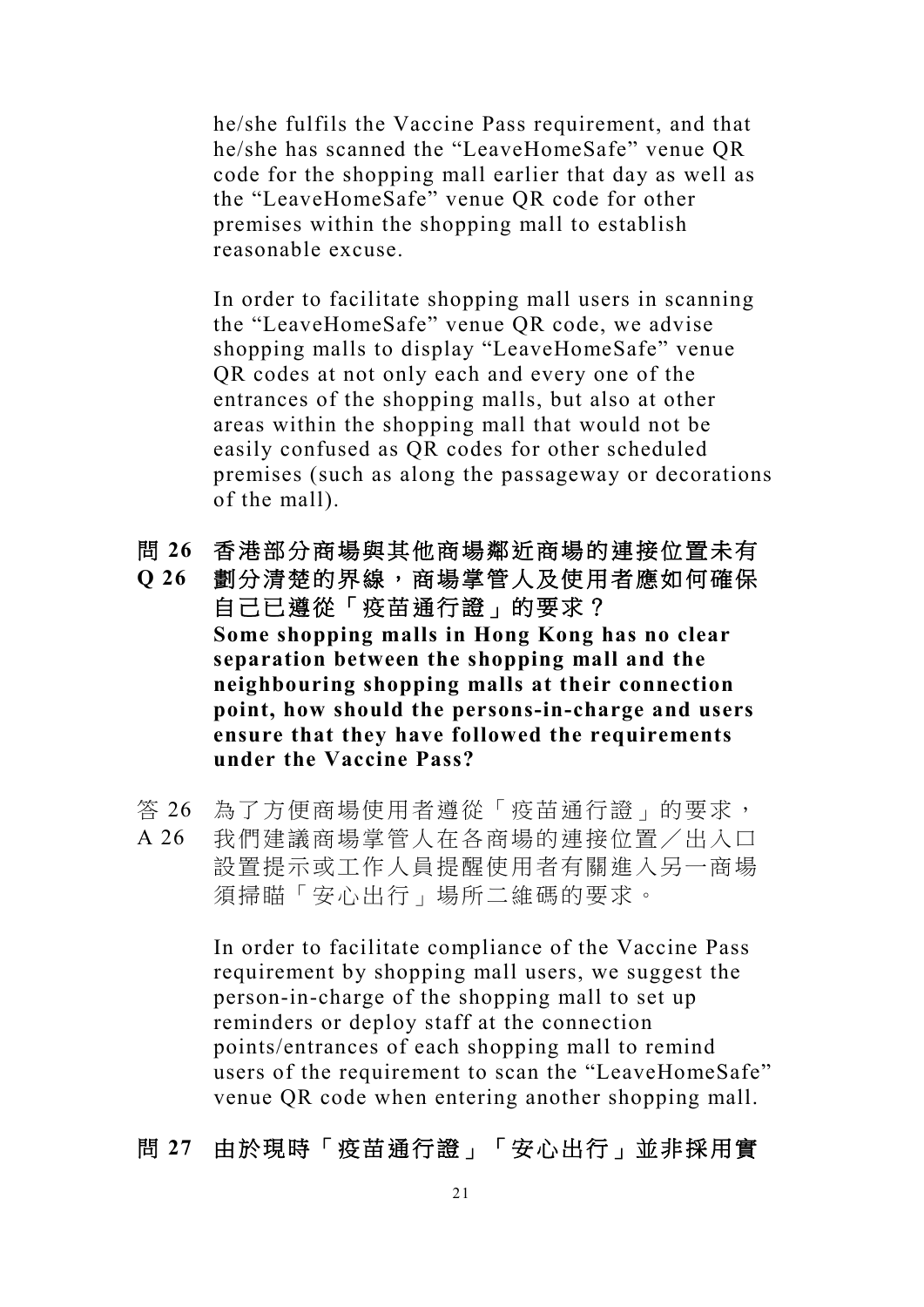- Q 27 名制,部分未有接種疫苗人士或上傳他人的疫苗接 種紀錄以進入處所,並於執法人員檢查時被發現或 拒絕出示記錄,處所掌管人會否因此負上責任? **Since the Vaccine Pass within the "LeaveHomeSafe" mobile application does not require real name registration, individuals who have not received the vaccine may upload vaccination records from another person to enter premises. If the above is discovered by law enforcement officers upon inspection, whether the person-in-charge of the premises would be held liable?**
- 答 27 法例是要求處所掌管人作盡職檢查。執法人員會考
- A 27 慮處所掌管人有否檢查顧客已完整地填寫資料或使 用政府開發的「驗證二維碼掃瞄器」應用程式核實 顧客的接種疫苗記錄等。至於資料是否屬虛假陳 述,執法人員會按實際情況進行判斷。如處所掌管 人能提供證據,顯示處所已採取一切合理可行措施 以符合相關規定,執法人員不會對有關處所採取法 律行動。

Person-in-charge of specified premises are required under the law to perform due diligence check. Law enforcement officers will consider whether the personin-charge of the premises have checked that customers have duly filled in all particulars or used the "QR Code Verification Scanner" mobile application developed by the Government to verify the vaccination records of customers, etc. Whether the information is a false statement will be judged by law enforcement officers. If the person-in-charge of the specified premises could provide evidence to show that all reasonably practicable measures have been taken to comply with the relevant requirements, law enforcement officers will not take legal actions against the relevant premises.

(六)「安心出行」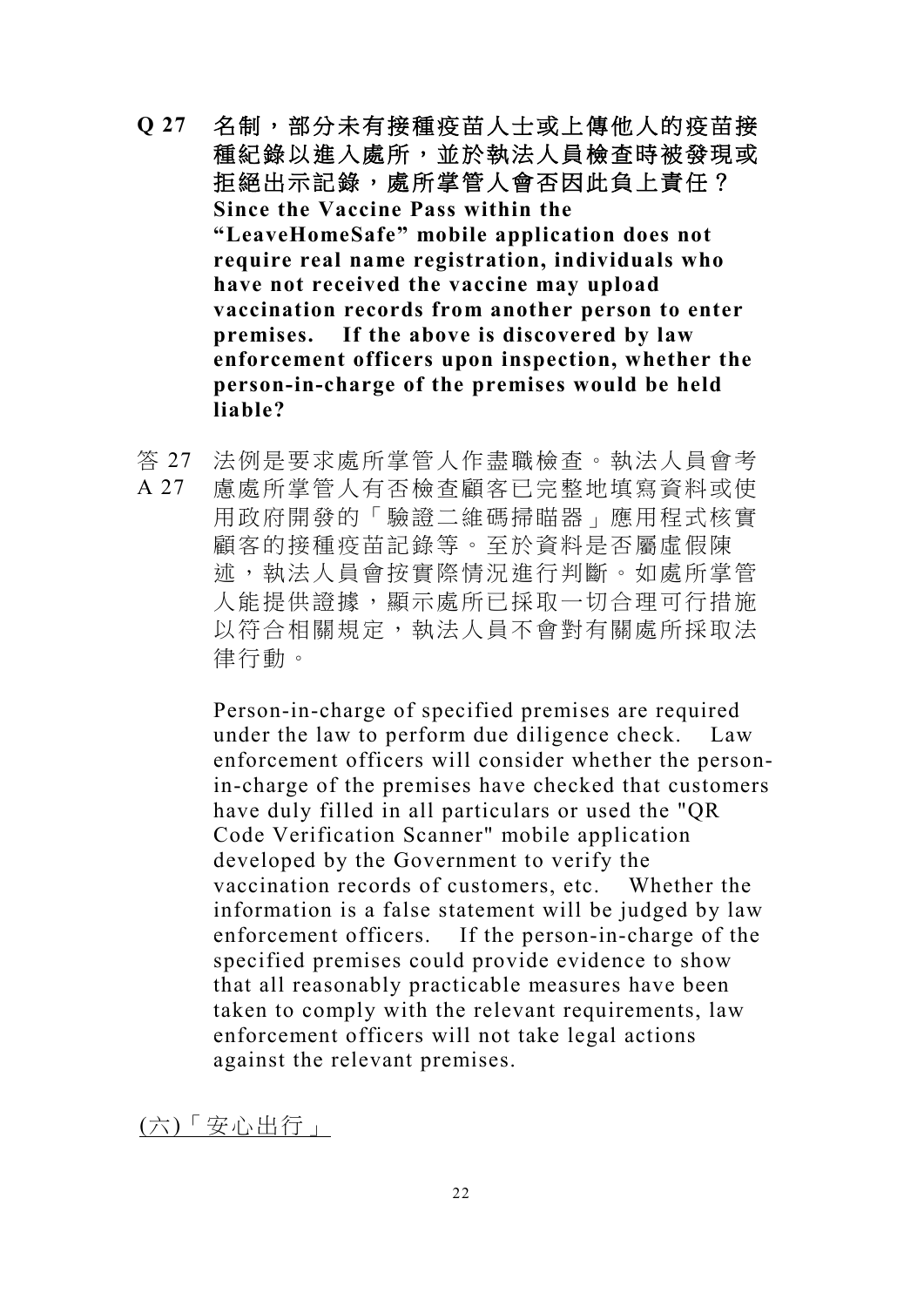(6) "LeaveHomeSafe"

- 問 **28** 在商場、百貨公司或酒店等處所,如顧客/訪客需
- **Q 28** 要在進入該等處所後再進入在其內的其他表列處所 或食肆,或需多次進出該等處所,是否每次都要掃 瞄「安心出行」場所二維碼及在程式選擇「離開場 所」?

**For premises such as shopping malls, department stores or hotels etc., if a customer is to enter other scheduled premises or restaurants located inside shopping malls, department stores or hotels after entering those premises, or is to enter and leave those premises for a couple of times, does he/she need to scan the "LeaveHomeSafe" venue QR code and choose "leave venue" on the mobile application for every entry or exit?**

- 答 28 根據第 599F 章的要求,顧客/訪客在進入商場、百
- A 28 貨公司或酒店等處所前須使用「安心出行」掃瞄場 所二維碼。如顧客/訪客其後需再進入位於該等處 所内的其他表列處所或食肆(其他相關處所),仍 須再使用「安心出行」掃瞄其他相關處所的場所二 維碼。顧客/訪客在離開其他相關處所,返回商 場、百貨公司或洒店的共用範圍時, 毋須再掃瞄商 場、百貨公司或酒店的場所二維碼。

According to the requirements under Cap. 599F, a customer/visitor must use "LeaveHomeSafe" to scan the venue QR code **before entering** premises such as shopping malls, department stores or hotels, etc. If the customer/visitor is to enter other scheduled premises or restaurants located inside such premises (other relevant premises), he/she must also use "LeaveHomeSafe" to scan the venue QR code of the other relevant premises. After the customer/visitor has left the other relevant premises and returned to the common area of the shopping mall, department store or hotel, there is no need to scan the venue QR code of the shopping mall, department store or hotel again.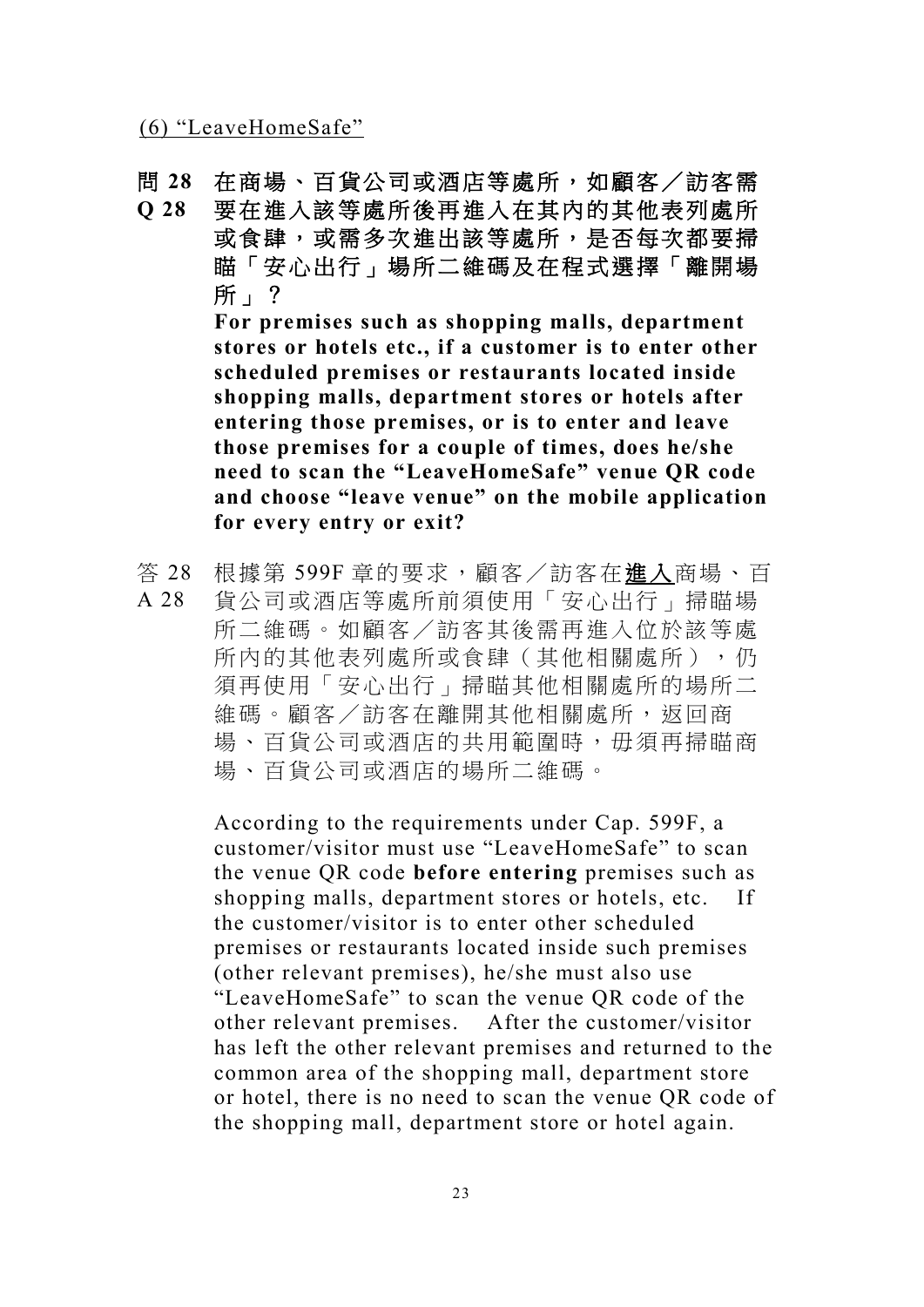- 問 **29** 「疫苗通行證」規例第 **8** 條規定掌管人需掃描任何
- **Q 29** 顯示在疫苗接種紀錄或豁免證明書上的二維碼,具 體做法是怎樣? **Under requirement of Prevention and Control of Disease (Vaccine Pass) Regulation (Cap. 599L) section 8, the person-in-charge must scan any QR code that is on or being a vaccination record or an Exemption Certificate of any person. What is the specific practice?**
- 答 29 A 29 處所掌管人需要使用政府開發的「驗證二維碼掃瞄 器」

(https://www.fehd.gov.hk/tc\_chi/events/covid19/vaccinati on\_record\_app.html)流動應用程式掃瞄顯示在相關人 士疫苗接種紀錄或新冠疫苗醫學豁免證明書上的二 維碼,並保存 31 天的紀錄。

The person-in-charge of premises must use the "QR Code Verification Scanner"

(https://www.fehd.gov.hk/english/events/covid19/vaccinat ion record app.html) mobile application developed by the Government to scan any QR code that is on or being a vaccination record or a COVID-19 Medical Exemption Certificate, and keep the record for 31 days.

問 **30 Q 30** 在指明處所反掃「疫苗通行證」二維碼有什麼作 用?

> **What is the purpose of scanning the Vaccine Pass QR code in specified premises?**

- 答 30 在「疫苗通行證」安排下,指明處所分為「主動查 A 30 核」及「被動查核」兩類,而市民進入「主動查
- 核」處所(除戶外公眾娛樂場所、戶外體育處所及 戶外活動場所外)時須向處所掌管人主動出示「疫 苗通行證」及相關二維碼以供掃瞄。處所掌管人須 使用由政府開發的「驗證二維碼掃瞄器」流動應用 程式掃瞄進入「主動查核」處所的人士之「疫苗通 行證」二維碼,一方面可以快速查核二維碼的真確 性,並能即時判別是否滿足指定的接種要求或豁免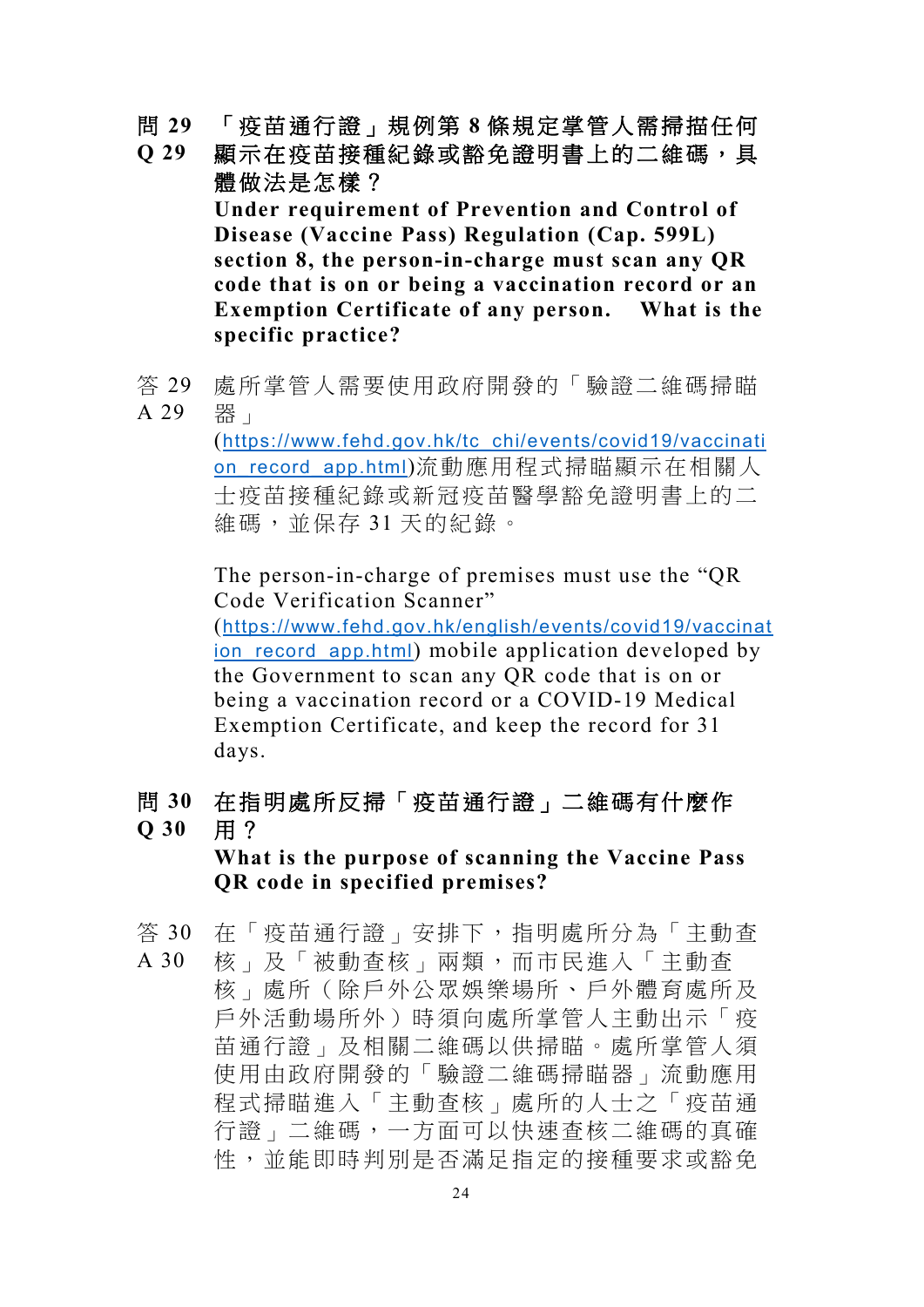條件。此外,當有感染個案發生時,處所掌管人可 憑藉保存的紀錄,讓衞生防護中心及追蹤辦快速掌 握相關時段的密切接觸者,盡快切斷傳播鏈。

Under the Vaccine Pass arrangement, specified premises are classified into premises subject to "active checking" and "passive checking". When members of the public enter premises subject to "active checking" (except outdoor places of public entertainment, outdoor sports premises and outdoor event premises), they are required to actively present the Vaccine Pass and the relevant QR code to the person-in-charge of premises for scanning. The person-in-charge of premises is required to use the "QR Code Verification Scanner" mobile application developed by the Government to scan the Vaccine Pass QR code of persons entering premises subject to active checking. Not only can the authenticity of the QR code be checked quickly, this method can also immediately determine whether the specified vaccination requirements or exemption conditions are satisfied. In addition, when there are infection cases, the person-in-charge of premises can use the stored records to let the Centre for Health Protection and the Contact Tracing Offices to rapidly determine the close contacts of the relevant time period in order to cut the transmission chains as soon as possible.

- 問 **31** 坊間有個別供應商提供預先設有「驗證二維碼掃瞄
- **Q 31** 器」功能的流動裝置,處所是否可透過這些裝置滿 足掃瞄二維碼的要求? **There are individual suppliers who provide mobile devices with default "QR Code Verification Scanner" function. Can premises satisfy the requirement of scanning QR code through these devices?**
- 答 31 「疫苗通行證指示」要求處所必須使用政府開發的
- A 31 「驗證二維碼掃瞄器」流動應用程式,並安排定期 更新到最新版本以掃瞄相關二維碼,及在流動應用 程式保存為期 31 天的紀錄。如處所掌管人選擇使用